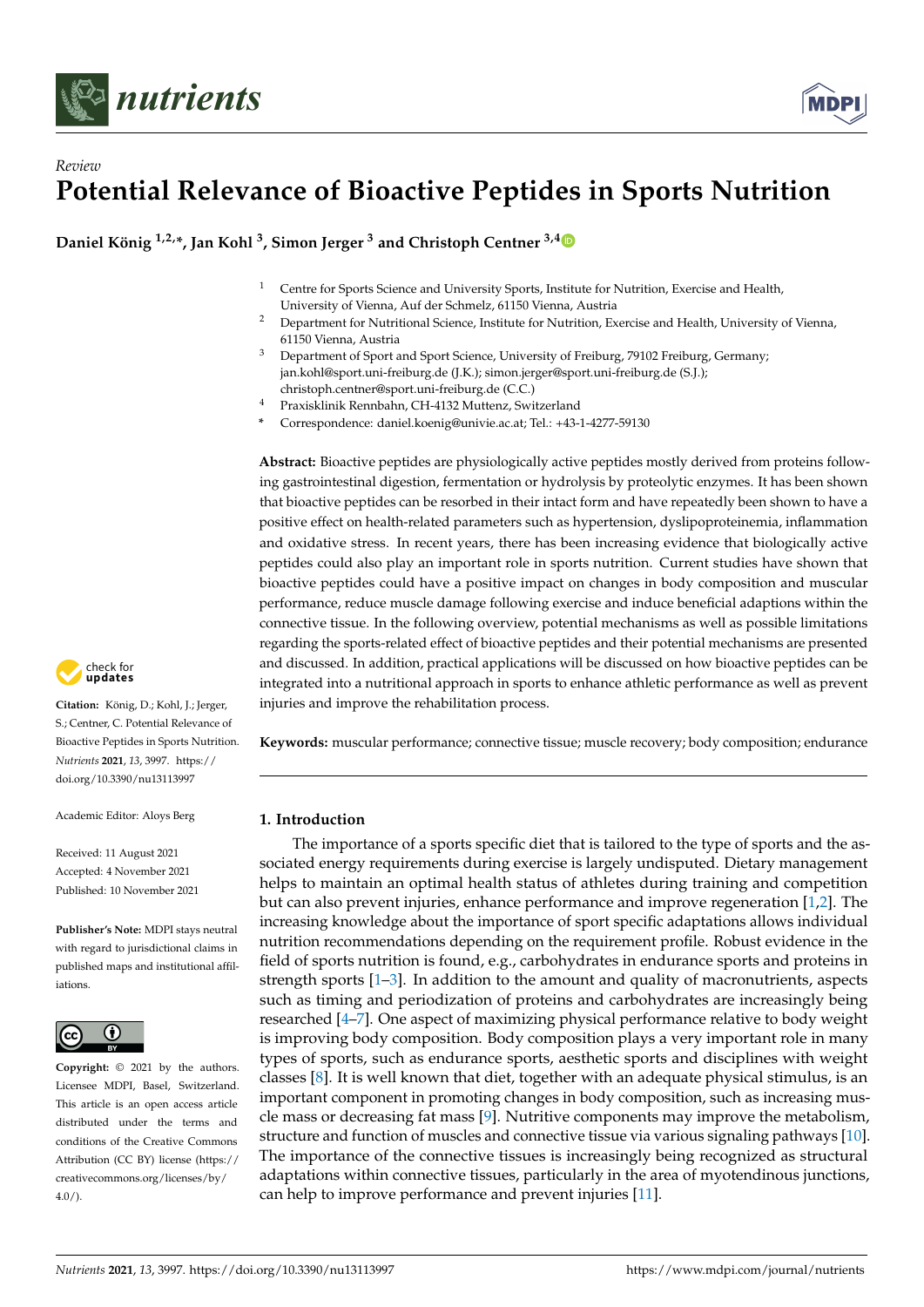In general, the effects of proteins of different sources, amino acid compositions and individual amino acids have been the focus of sports specific research for many years. More recently, also studies related to bioactive peptides have yielded interesting and promising results. Bioactive peptides are physiologically active molecules mostly derived from proteins following hydrolysis. The effects of bioactive peptides appear to be due to random interactions with receptors or endogenous proteins such as mammalian target of rapamycin (mTOR), glycogen synthase or glucose transporter type 4 (GLUT-4) that exceed the effects of individual amino acids [\[12–](#page-8-9)[15\]](#page-8-10). Bioactive peptides have repeatedly been shown to have a beneficial influence on health-related parameters such as hypertension, dyslipoproteinemia, inflammation and oxidative stress. In recent years, increasing evidence suggests that biologically active peptides could also play an important role in sports nutrition [\[16\]](#page-8-11). Several studies have already shown positive effects after administration of bioactive peptides on relevant, sports-specific aspects such as performance, regeneration and structural adaptations [\[16\]](#page-8-11). Currently, much of the existing knowledge is based on cell culture and animal studies but also on human interventional studies, e.g., with hydrolyzed protein.

The findings on bioactive peptides and their synergistic effect in combination with physical exercise can be beneficial not only for high-performance athletes. Strategies from sport and nutrition could also help to maintain and improve health and well-being for the general population. In this context, the aim is to preserve or even improve relevant aspects related to aging such as muscle mass, functional capacity, mitochondrial function or adaptations within connective tissues [\[17–](#page-9-0)[21\]](#page-9-1). Therefore, bioactive peptides could represent another potentially specific and promising strategy to address different aspects of aging.

In the following sections, studies related to the effects of bioactive peptides on sports specific outcomes will be presented. These sports specific outcomes will be subdivided into results related to body composition, endurance performance and regeneration following muscle damage.

#### **2. Methods**

The current literature search was completed at the following electronic databases: Pubmed, ScienceDirect, Scopus and Web of Science. The literature review was performed from articles published up to February 2021. The search string contained the following two segments: the first segment encompassed synonyms of peptides and the second segment included synonyms related to sport performance. All segments were combined using the Boolean operator "AND" and all synonyms within each segment connected with "OR". The respective MeSHterms were used for each keyword. Due to the limited studies available, both in vitro and in vivo studies were considered relevant.

#### **3. Effect on Body Composition**

An optimal composition of muscle and fat mass is crucial for many athletes in various sports. It is now well established that nutritional stimuli (e.g., protein intake and amino acid composition), beyond just caloric intake, can support improvements in body composition in terms of an increase in muscle mass and a decrease in fat mass [\[9](#page-8-6)[,22\]](#page-9-2). Muscular hypertrophy is particularly important for athletes in the context of increasing muscular strength. Evidence that protein supplementation promotes fat-free mass and muscular strength has been shown in a recent meta-analysis by Morton et al. [\[23\]](#page-9-3). Regarding the effects of bioactive peptides, an increase in fat-free mass was observed in non-athletic populations when collagen peptides compared to placebo were taken in combination with 12 weeks of resistance training in young men [\[24](#page-9-4)[,25\]](#page-9-5), elderly sarcopenic men [\[26\]](#page-9-6) and premenopausal women [\[27\]](#page-9-7). The positive influence of bioactive peptides on muscular hypertrophy could also lead to effects on muscular strength [\[16\]](#page-8-11). Benefits on muscle strength were observed in studies with collagen peptides in relation to hand strength in older women [\[27\]](#page-9-7) and isokinetic quadriceps strength in older men compared to placebo [\[26\]](#page-9-6). In other studies with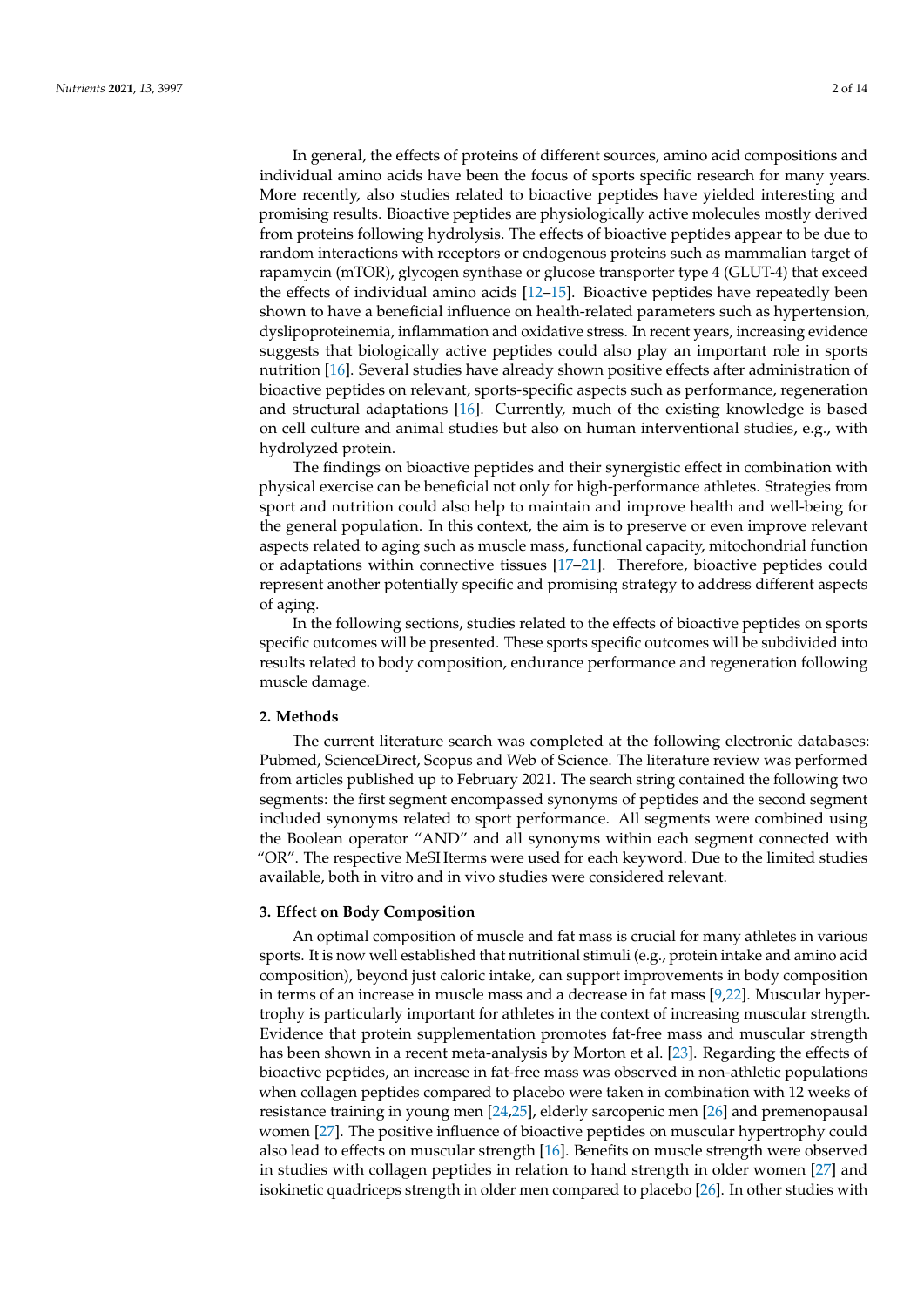collagen peptides, a descriptive increase in muscle strength were observed in younger as well as older men after 8 and 12 weeks of resistance training compared to placebo, however, these improvements were not statistically significant [\[24,](#page-9-4)[25,](#page-9-5)[28\]](#page-9-8).

With respect to muscle mass, an upregulation of anabolic signaling is necessary to induce muscular hypertrophy [\[29\]](#page-9-9). The stimulation of the mTOR signaling pathway via amino acids such as leucine is one mechanism known to increase muscular protein synthesis [\[30](#page-9-10)[,31\]](#page-9-11). In addition, small peptides such as the dipeptide hydroxyproline-glycine have also been shown to activate this signaling pathway in vitro, thereby enhancing hypertrophy in myotubes [\[32\]](#page-9-12). Since dipeptides could also be detected in the blood and thus seem to be bioavailable after ingestion of collagen peptides [\[33\]](#page-9-13), the effect of collagen peptides on body composition is an interesting field of research. Remarkably, collagen peptides have an incomplete amino acid spectrum and low leucine content. Therefore, one might expect a small anabolic effect [\[34\]](#page-9-14). However, the positive effect of collagen peptides on body composition could possibly be explained by the signaling effect of bioactive peptides.

Besides collagen peptides, there are many peptides from other sources that would also be potential candidates. While the effects of whey protein on lean mass are well described [\[35\]](#page-9-15), bioactive peptides in whey hydrolysate have received little attention. Besides the high biological value and high content of leucine [\[31,](#page-9-11)[36–](#page-9-16)[38\]](#page-9-17), the bioactive peptides in whey hydrolysate could play a role in the observed anabolic effects. Based on the observations in rats that the dipeptide leucine-valine increased the expression of mTOR, it may well be that dipeptides in whey hydrolysate have similar anabolic effects to leucine as a single amino acid [\[12\]](#page-8-9). The extent of the influence of bioactive peptides in whey hydrolysate is difficult to determine; two studies found no benefits from supplementation in combination with a resistance training of whey hydrolysate compared to whey protein in young men [\[39](#page-9-18)[,40\]](#page-10-0).

#### **4. Effects on Endurance Performance**

Apart from changes in body composition and biomechanical mechanisms, metabolic factors such as improvements in fat oxidation, glucose availability and consumption, as well as muscle glycogen replenishment, play a crucial role in endurance performance [\[41\]](#page-10-1). Whether or how bioactive peptides or proteins can enhance these effects is not well understood and their influence on endurance performance is still controversial [\[16\]](#page-8-11).

To date, few studies have investigated the influence of protein hydrolysates or small peptides on endurance performance. Most recently, it has been shown that collagen peptide supplementation in women can support the effects on endurance performance during concurrent training. A total of 12 weeks of concurrent training resulted in a significant improvement in running distance in a one hour time trial compared to the placebo group. This improvement could not only be explained by metabolic improvements. The significant increase in fat-free mass and strength observed in subjects receiving the collagen peptides [\[42\]](#page-10-2) may also suggest that biomechanical improvements, leading to enhanced muscle work efficiency, could also be involved in enhancing endurance performance. In another study, Hansen and colleagues observed a performance benefit from supplementation with whey hydrolysate plus carbohydrates compared to carbohydrates alone during a one-week training camp [\[43\]](#page-10-3). A performance enhancing effect could also be observed with casein hydrolysate in combination with carbohydrates compared to carbohydrates alone. The improvement in performance occurred in the last third of the 60 km cycling time trial [\[44\]](#page-10-4). This could potentially be explained by the results of Oosthuyse et al. [\[45\]](#page-10-5), who found an increase in fat oxidation following casein ingestion. This effect could lead to a saving of carbohydrate stores and had a positive effect on performance in the time trial compared to the placebo. In the study, performance was not significantly improved by carbohydrate alone or carbohydrate plus whey hydrolysate compared to placebo [\[45\]](#page-10-5).

Possible explanations for an improved endurance performance include an increased glycogen uptake and storage in muscle cells. For example, isoleucine-valine, a peptide from hydrolyzed whey protein, has been shown to stimulate glucose uptake in vitro [\[13\]](#page-8-12)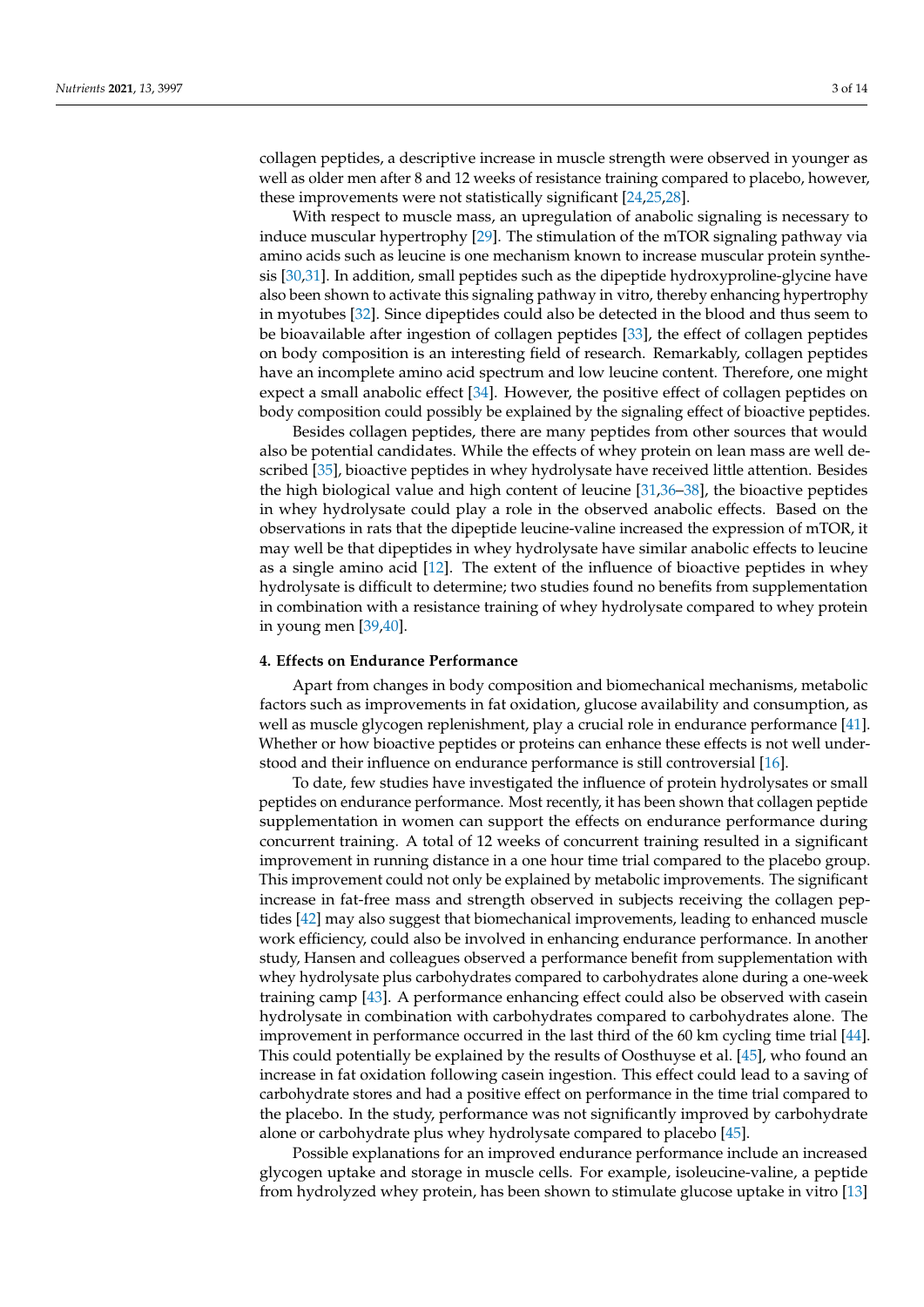and to increase muscle glycogen content after exercise in rats [\[12\]](#page-8-9). Observations in mice could show that hydrolyzed whey protein leads to an activation of glycogen synthase [\[14\]](#page-8-13). In rats, an increased translocation of GLUT-4 transporters from the cytoplasm into the cell membrane in an insulin-independent manner was demonstrated [\[15\]](#page-8-10). In addition, it was also shown that whey hydrolysate further increased the uptake of glucose into skeletal muscle cells compared to whey protein [\[14](#page-8-13)[,15\]](#page-8-10). In summary, in rodents, whey hydrolysate in combination with glucose appears to raise skeletal glycogen stores more than glucose and whey protein or glucose alone [\[46\]](#page-10-6). However, this effect could not always be confirmed in human studies. Thus, in humans, the administration of hydrolysates from casein, whey or wheat plus carbohydrates showed no advantages with regard to carbohydrate uptake or metabolism compared to a comparable dose of carbohydrates [\[47–](#page-10-7)[49\]](#page-10-8).

Another way in which athletic performance can be optimized by nutrition is by influencing endothelial function. In this context, nitrate supplementation is already used by some athletes, but also other food components such as omega-3 fatty acids or some secondary plant products also have a beneficial effect on endothelial function, thus improving muscle perfusion [\[50](#page-10-9)[–52\]](#page-10-10). Bioactive peptides from various sources, such as whey [\[53–](#page-10-11)[56\]](#page-10-12), plants [\[57\]](#page-10-13) or eggs [\[58\]](#page-10-14), could be a promising research subject for acute effects on performance during high intense or prolonged exercise. It is already known that peptides from these sources can improve endothelial function by suppressing the angiotensin converting enzyme (ACE). Thus, it is possible that specific bioactive peptides can be used to acutely influence performance. However, there are still many open questions and, therefore, the influence of different bioactive peptides on biomechanical and metabolic factors following endurance or concurrent training needs to be investigated in further studies.

#### **5. Effects on Muscle Damage**

Performing unaccustomed exercise has repeatedly been shown to result in exerciseinduced skeletal muscle damage (EIMD) [\[59,](#page-10-15)[60\]](#page-10-16). Especially eccentric muscle work (e.g., the lengthening of a contracting muscle) seems to facilitate structural damage including Z disk streaming and disrupted sarcomeres, and thus impairments within the excitationcontraction coupling system [\[61,](#page-10-17)[62\]](#page-10-18). Previous findings demonstrated that besides the involvement of muscle tissue, connective tissue can also be affected by excessive mechanical loading [\[63](#page-10-19)[,64\]](#page-10-20). As a consequence, this may lead to extracellular matrix (ECM) disruption [\[63](#page-10-19)[,64\]](#page-10-20).

Signs of EIMD are temporary but typically persist for up to several days after cessation of exercise. Frequently reported consequences include muscle soreness, decrements in force-generating capacity as well as elevated levels of specific biomarkers (e.g., creatine kinase (CK), lactate dehydrogenase or myoglobin) [\[65\]](#page-10-21). The fact that severe EIMD might compromise athletic performance for several days [\[66,](#page-11-0)[67\]](#page-11-1) highlights the need for new strategies which could help to attenuate EIMD [\[68\]](#page-11-2). Besides approaches in the field of pharmacological and physical therapy [\[69\]](#page-11-3), nutritional strategies, especially the intake of bioactive peptides [\[70\]](#page-11-4), have recently gained increasing attention [\[68\]](#page-11-2).

Until now, several investigations have been conducted with peptides and hydrolysates on muscular performance following exercise to volitional fatigue. In 2010, Buckley and colleagues [\[71\]](#page-11-5) performed a randomized, placebo-controlled trial and examined the effects of whey hydrolysate on muscle soreness, serum CK activity and TNF-alpha concentrations following unaccustomed eccentric exercise. The results demonstrated that hydrolyzed whey facilitated a rapid regeneration of force capacity, assessed via maximal isometric contractions, which was significantly enhanced compared to the control group [\[71\]](#page-11-5). Interestingly, the authors did not report any group differences in muscle soreness and found no evidence for changes in CK or TNF-alpha. In a recent study, Brown and colleagues [\[72\]](#page-11-6) investigated the effects of whey protein hydrolysate on EIMD and recovery following exhaustive repeated-sprint exercises in females. To assess changes over time, biomarkers of EIMD were assessed up to three days following cessation of exercise. The findings demonstrated that the supplementation with whey hydrolysate led to lower CK levels at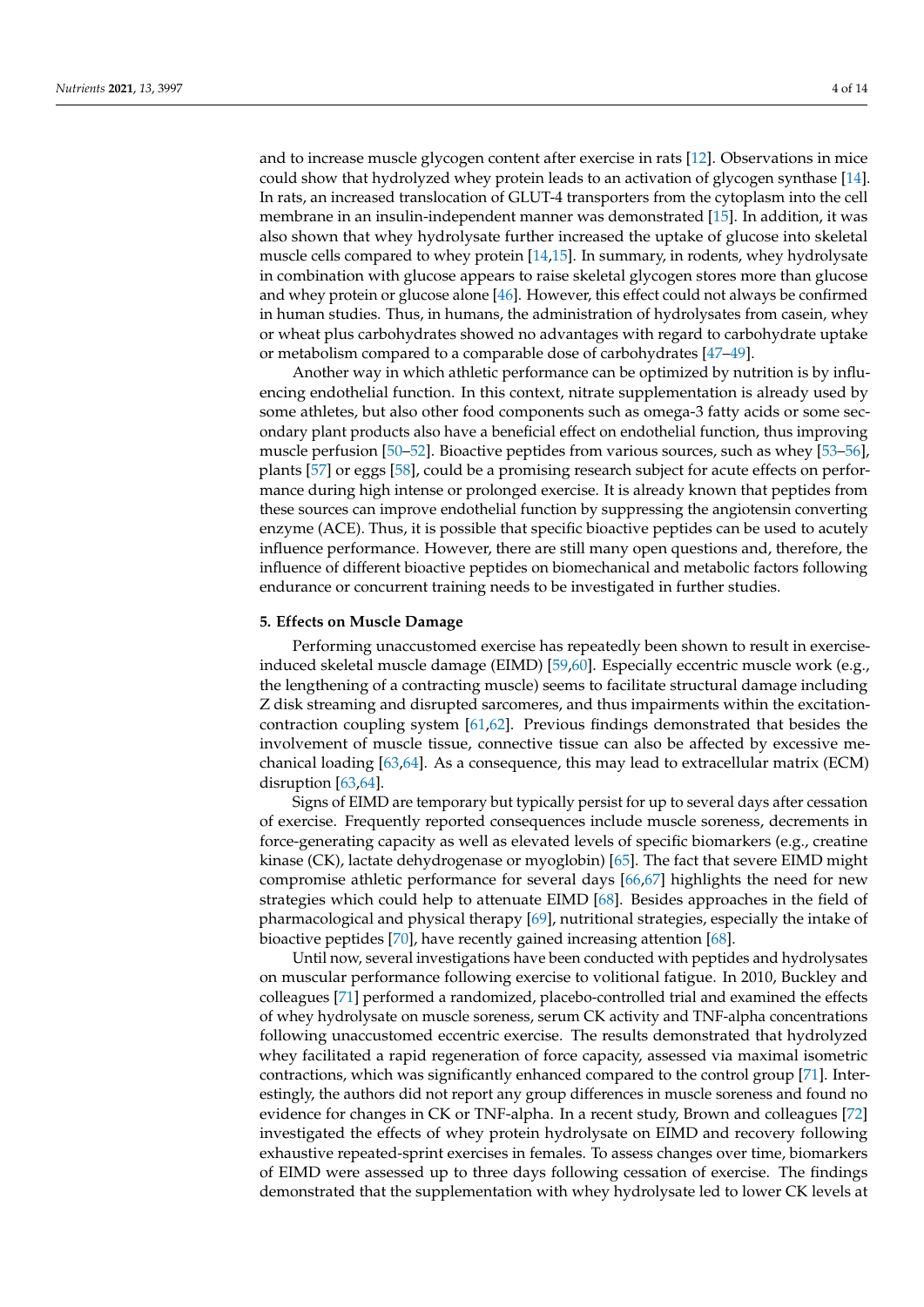48h and attenuated the decline in muscle function (evidenced by an improved reactive strength index and higher flexibility). These positive short-term effects of hydrolysates are in accordance with the findings from further studies [\[43,](#page-10-3)[73\]](#page-11-7), although some researchers reported contradictory results [\[74\]](#page-11-8).

Regarding longitudinal trials, Lollo et al. [\[75\]](#page-11-9) investigated the effects of whey hydrolysate supplementation during a 12-week soccer-specific intervention on performance and recovery. The results supported the findings of acute trials and demonstrated that whey hydrolysate supplementation significantly attenuated markers of muscle damage such as CK (−42% reduction) and lactate dehydrogenase (−30% reduction) compared to control.

Besides whey peptides, collagen peptides have also been investigated regarding muscular recovery. A previously published randomized-controlled trial by Clifford and co-workers [\[70\]](#page-11-4) investigated the effects of collagen peptides on muscle function and muscle damage. To quantify muscle function and damage, the authors implemented maximal voluntary contractions as well as countermovement jumps. Muscle soreness was assessed via a visual analogue scale. The results from this trial revealed that explosive force production was more rapidly restored in the collagen peptide group compared to the control group. Additionally, evidence for attenuated muscle soreness following strenuous exercise was observed with the ingestion of collagen peptides. Furthermore, positive effects on an accelerated muscle recovery were also seen following the ingestion of isolated soy protein [\[76\]](#page-11-10).

In general, however, it needs to be mentioned that evidence is rather scarce on whether peptides or protein hydrolysates facilitate muscle recovery and decrease muscle damage following intensive exercise. It should be particularly emphasized that all studies did not directly assess the specific peptide composition in their supplements, which limits the conclusions about the direct effects of bioactive peptides on muscle damage. The fact that some studies report beneficial effects is encouraging but warrants more research with a more specific look on the bioactivity of individual peptides.

# *5.1. Effects on Protein Synthesis*

Following high-intensity and strenuous exercise, it is generally accepted that both muscle protein synthesis as well as degradation are increased. When the stimulation of muscle protein synthesis is greater compared to protein breakdown, muscle net balance is increased. This can be further improved by the addition of exogenous amino acids, which provide the induction of an anabolic environment and thus facilitate tissue remodeling [\[77\]](#page-11-11). Bioactive peptides are increasingly considered as a crucial factor for regulating muscle protein turnover. In previous in vitro trials, it has been demonstrated that the collagen derived dipeptide hydroxyprolyl-glycine (Hyp-Gly) induces myotube hypertrophy by activating anabolic signaling pathways such as PI3K/Akt/mTOR [\[32\]](#page-9-12). Therefore, Hyp-Gly potentially could facilitate an accelerated recovery of the contractile machinery, allowing an accelerated force recovery following EIMD. This evidence, however, relies on findings from in vitro studies and needs to be confirmed by future in vivo trials.

### *5.2. Effects on Inflammation*

Acute exercise-induces muscle trauma initiates a sequence of cellular processes including a robust inflammatory response [\[78,](#page-11-12)[79\]](#page-11-13). Depending on the type of exercise, elevated levels of inflammatory markers can be found for up to several days [\[80,](#page-11-14)[81\]](#page-11-15). Despite the fact that an adequate level of inflammation is pivotal for adequate wound healing [\[82\]](#page-11-16) and satellite cell response [\[83\]](#page-11-17), a chronic pro-inflammatory status impairs muscle regeneration [\[84\]](#page-11-18) and induce lysis of muscle membranes [\[80\]](#page-11-14). Consequently, it might be assumed that specific nutritional requirements might help to maintain an optimal inflammation level within the muscle following EIMD.

To date, much of the current evidence on the anti-inflammatory potential of bioactive peptides is based on mammalian cell culture experiments [\[85\]](#page-11-19). Previous trials that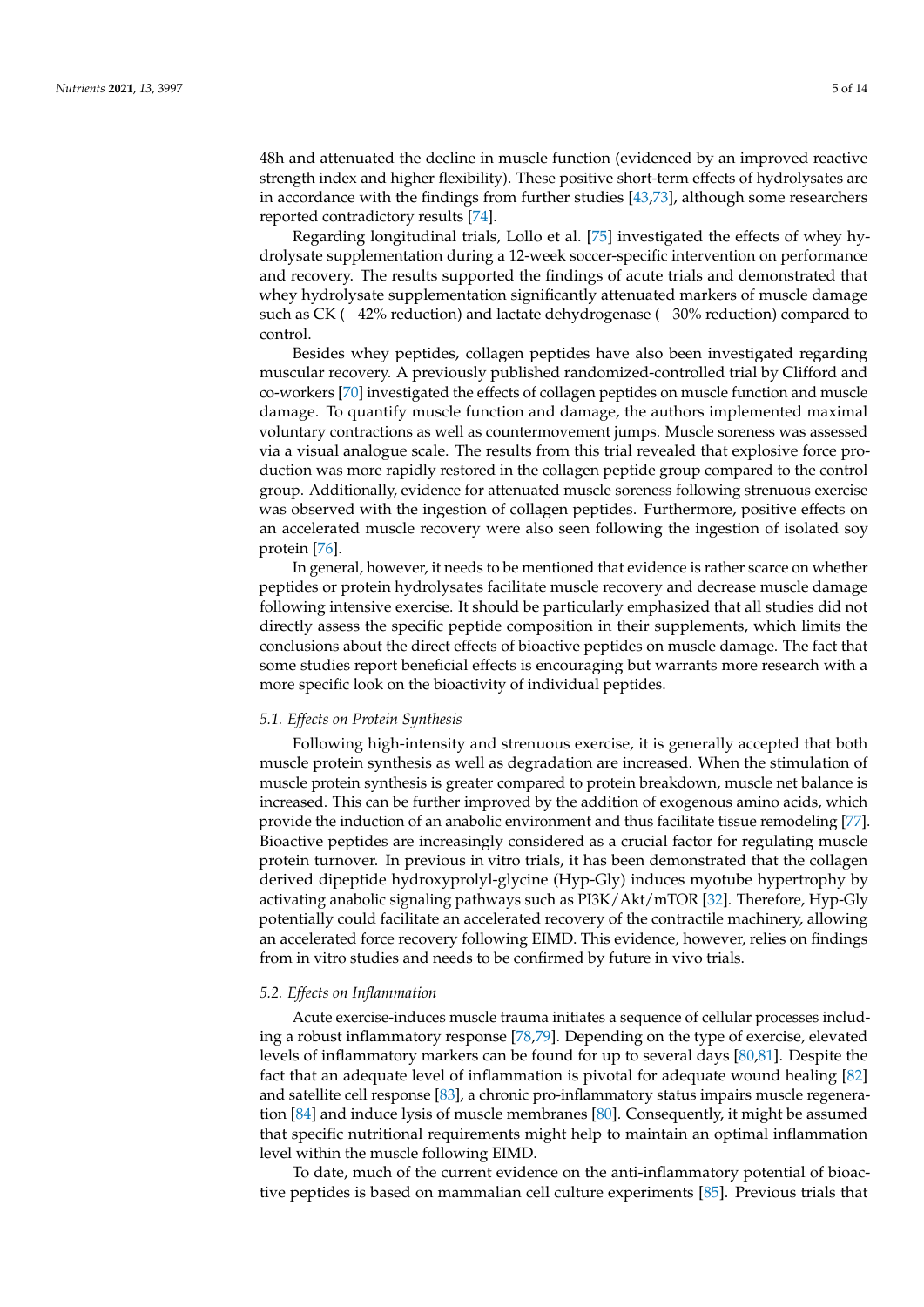have focused on casein derived peptides found that tripeptides with the sequence Val-Pro-Pro demonstrate a robust anti-inflammatory potential by inhibiting the nuclear factor kappa B pathway [\[86\]](#page-11-20). Similarly, Jiehui and colleagues (2014) found that the peptide Gln-Glu-Pro-Val-Leu (also obtained from casein) seemed to be involved in nitric oxide release and augmenting the production of anti-inflammatory cytokines such as IL-4 and IL-10 [\[87\]](#page-11-21). A recent animal experiment investigated the effects of a specific dipeptide (L-alanyl-L-glutamine) in male Wistar rats. The findings indicated that this dipeptide induced cytoprotective effects being mediated by heat shock protein-70 (HSP 70) responses. Additionally, plasma levels of CK, TNF-alpha and lactate dehydrogenase were decreased which might be associated with enhanced muscle cell protection and attenuated inflammation following exercise [\[88\]](#page-11-22). Despite the evidence in animals, research in humans is still scarce and it is unknown whether these anti-inflammatory effects in in vitro and animal experiments can contribute to a better muscle recovery after EIMD in humans.

#### *5.3. Effects on Oxidative Stress*

Previous research has shown that several peptides demonstrate a high antioxidative capacity. Without adequate clearance of reactive oxygen species (ROS) by antioxidants, ROS are capable of damaging virtually all major cellular constituents [\[89\]](#page-11-23). Although physiological levels of ROS play an important role as regulatory mediators in intramuscular signaling processes [\[90\]](#page-11-24), disproportionate amounts have been discussed to be involved in prolonged inflammation and exaggerated muscle damage following exercise [\[91\]](#page-11-25).

In terms of bioactive peptides, previous trials have again primarily focused on peptides derived from milk products. In a study by Suetsuna and colleagues (2000), casein peptides with the sequence Tyr-Phe-Tyr-Pro-Glu-Leu have been demonstrated to have free radical scavenging effects [\[92\]](#page-11-26). Within their study, the authors sequentially removed amino acids from the peptide and found that the highest antioxidant capacity can be achieved with the dipeptide Glu-Leu [\[92\]](#page-11-26). Also with casein, Kitts [\[93\]](#page-11-27) has shown that phosphopeptides are able to demonstrate free radical quenching activity.

Similar to casein peptides, several other peptides have shown to possess antioxidant potential [\[94\]](#page-12-0) including whey [\[95\]](#page-12-1), collagen [\[96\]](#page-12-2) or soy [\[97](#page-12-3)[,98\]](#page-12-4). Nevertheless, it is currently not known exactly to what extent this antioxidant capacity contributes to changes in EIMD in humans.

In summary, previous findings revealed that various peptides demonstrate distinct effects on muscle damage via optimizing the inflammatory response, myofibrillar restructuring or minimizing oxidative stress. Nevertheless, current evidence is still far from being conclusive and further in vivo trials in humans are necessary to elucidate potential benefits of bioactive peptides on muscle damage.

#### **6. Effects on Connective Tissue**

Connective tissue is essential for the execution of human movements and therefore, the properties and the function of connective tissue is an important determinant for athletic performance [\[99](#page-12-5)[,100\]](#page-12-6). Intense and/or unaccustomed prolonged physical exercise induces enhanced stress and strain which could result in tendinopathy and functional joint pains among athletes [\[101\]](#page-12-7). Connective tissue needs to adapt its structure and composition permanently to the physical requirements, in order to optimally support athletic performance, to cope with enhanced loading and to prevent degeneration [\[102\]](#page-12-8). Exercise-induced adaptions as well as nutrition seems to influence connective tissue. More specifically, its alterations of material and morphological adaptions after supplementation of biologically active peptides have gained increasing attention in the scientific community [\[103\]](#page-12-9).

The structure of its extracellular matrix (ECM) and specifically its protein composition defines mechanical properties of connective tissue [\[104\]](#page-12-10). Since collagen is the most abundant matrix molecule [\[102,](#page-12-8)[104\]](#page-12-10) research of connective tissue adaptions has focused on its synthesis in fibroblasts [\[105\]](#page-12-11).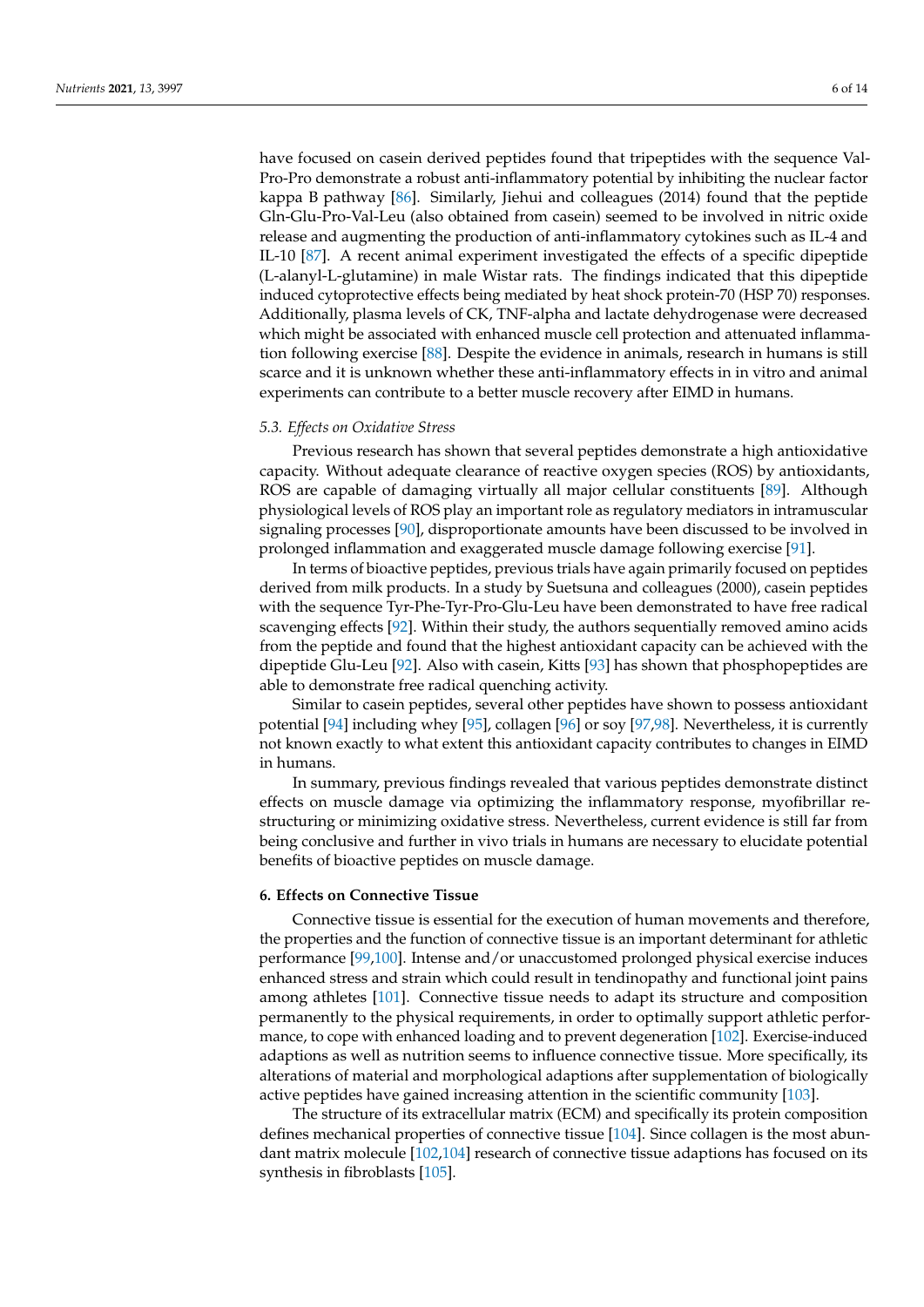### *6.1. Effects on Tendon Properties*

The ordered assembly in fibrils contributes to the characteristic elastic behavior of tendons and allows efficient storing and returning of energy during tensile loads [\[106\]](#page-12-12). Reinforcement of the ECM by an elevated synthesis rate in tenocytes increases its ability to tolerate higher stress levels [\[107\]](#page-12-13). Intact and healthy tendons improve athletic performances such as running economy [\[100\]](#page-12-6) and decrease the risk of injury [\[107\]](#page-12-13).

To date, multiple trials have investigated the stimulating effects of bioactive peptides on collagen synthesis in tendons. Schunck and Oesser (2013) reported a pronounced stimulatory effect on RNA expression and biosynthesis of matrix molecules after adding collagen hydrolysates to primary fibroblasts in vitro. These findings were confirmed by an in vivo animal study, which revealed that collagen peptides supplemented to rabbits over a time period of 56 days increased collagen fibril diameter and possibly improved mechanical properties of the Achilles tendon [\[108\]](#page-12-14). The authors contributed this effect to the high concentration of glycine within the supplement [\[109,](#page-12-15)[110\]](#page-12-16). Alongside single amino acids, the authors suspected a promoting effect of the tri-peptide glycine-proline-arginine (Gly-Pro-Arg). It shows various functions in the human body; for instance, antiaggregatory effect has been shown in platelets [\[111\]](#page-12-17). Moreover, gelatin supplementation led to increased levels of collagen synthesis markers in blood after rope skipping exercises [\[112\]](#page-12-18). Since gelatin per se does not contain collagen peptides, conclusions from these results on biologically active peptides remain speculative. However, their formation during digestive degradation processes could potentially contribute to the stimulating effect.

On the one hand, there is not enough evidence highlighting the effects of a supplementation with collagen peptides on tendon adaptions in humans, due to a lack of studies in vivo. On the other hand, a beneficial influence of collagen peptide supplementation is conceivable, since a stimulating effect of collagen peptides on tendon fibroblasts is indicated in vitro [\[113\]](#page-12-19) and it shows a promoting effect on tendon adaptions in animals [\[108\]](#page-12-14) as well as increased collagen synthesis after gelatin intake in humans [\[112\]](#page-12-18). Further research is needed for practical recommendations.

Supplementation with proteins containing high concentrations of leucine and other essential amino acids (EAA) is currently a major field of myofibrillar protein synthesis research [\[23\]](#page-9-3). Its impact on tendinous adaptions has also gained interest. In an animal study, Barbosa and colleagues (2012) revealed a stimulating effect of a leucine-rich diet on collagen content and biomechanical adaptions of the deep digital flexor tendon in malnourished rats conducting aerobic physical exercise [\[114\]](#page-12-20). In humans, a 12-weeks highintensity resistance training in combination with supplementation of high-leucine whey hydrolysate led to an augmented cross-sectional area of the proximal patellar tendon [\[115\]](#page-12-21). This might demonstrate an advantageous impact of a supplementation with EAA rich peptides on exercise induced adaptions in healthy tendons. It has to be mentioned that no specific peptides have been identified in these studies.

Due to the pronounced and repetitive loading of tendons in sports, tendinopathy is a severe issue among athletes [\[101\]](#page-12-7). Among other therapies, peptide intake was subject of research about tendon healing. The results of a study by Praet and colleagues (2019) indicate a beneficial effect of exercise combined with collagen hydrolysate supplementation on tendon healing in subjects with Achilles' tendinopathy. The authors attribute it to the high glycine uptake of 1.1g per day. Glycine was related to improved matrix organization strength and tenocyte remodeling by modulation of TNF-alpha, matrix metalloproteases and collagen precursors [\[116](#page-12-22)[,117\]](#page-12-23). In Achilles tendinopathic patients with extracorporeal shockwave therapy, a positive influence of a supplement containing arginine and collagen could be demonstrated [\[118\]](#page-12-24). These results indicate a beneficial effect of single amino acids and maybe specific peptides on tendon healing therapy [\[119\]](#page-12-25). Further research is needed to characterize the role of biologically active peptides in detail and to detect potential mechanisms.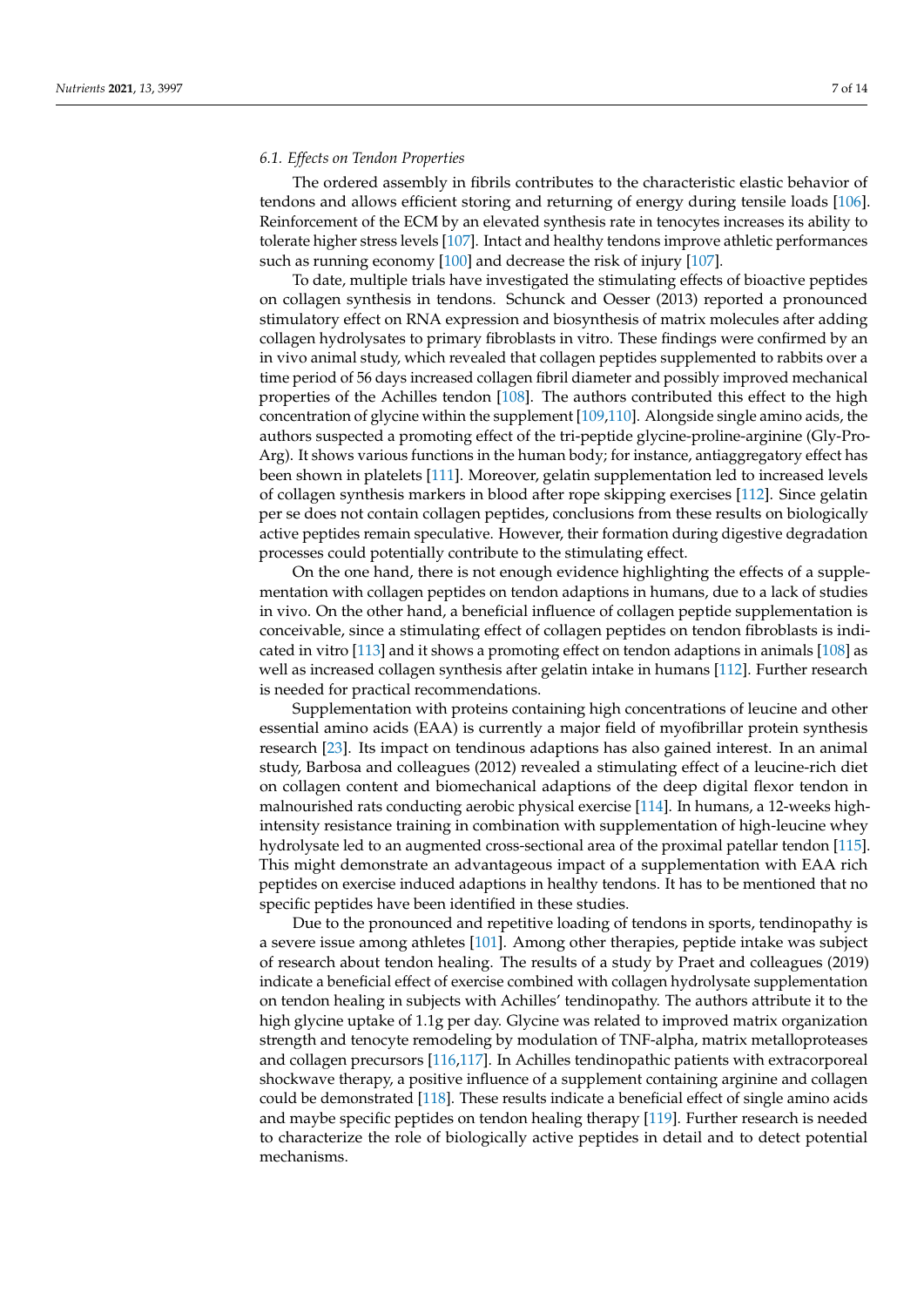# *6.2. Effects on Cartilage and Functional Joint Pain*

Athletes show an increased risk of articular cartilage lesions leading to functional joint pain [\[120\]](#page-13-0). One therapeutic attempt includes the treatment and prevention of degenerative articular processes by stimulation of collagen synthesis with biologically active peptides [\[103\]](#page-12-9).

In vitro, cultured chondrocytes showed stimulation of proteoglycans as well as type II collagen and increased protease activity [\[121,](#page-13-1)[122\]](#page-13-2). Several studies showed beneficial effects of collagen peptide supplementation on pain and joint mobility of athletic subjects suffering from functional joint pains, in vivo [\[123](#page-13-3)[,124\]](#page-13-4). According to the authors, the stimulatory effect of collagen peptides on ECM-protein synthesis could likely explain these results. Although the exact mechanism remains unclear, specific biologically active signaling peptides derived from hydrolyzed collagen such as hydroxyproline-prolineglycine (Hyp-Pro-Gly) and hydroxyproline-glycine (Hyp-Gly) are suspected to trigger those reactions [\[32,](#page-9-12)[124–](#page-13-4)[126\]](#page-13-5).

Research indicates that a supplementation with whey hydrolysate might stimulate collagen synthesis [\[114\]](#page-12-20). Thus, the potential influence of whey hydrolysate supplementation on cartilage regeneration and recovery of functional joint pains should be discussed. However, because of a lack of studies, statements about the effects of a whey hydrolysate supplementation on articular cartilage remain speculative.

# **7. Practical Applications**

The primary goal in competitive sport is to increase and optimize athletic performance. For this purpose, the training process is often intensified in regular phases of the yearly competition cycle, which substantially increases the mechanical and metabolic stress acting on the athlete [\[127\]](#page-13-6). In order to optimally prepare for these high-intensity phases, both stringent exercise routines as well as dietary strategies have been incorporated into training management in elite sport [\[77,](#page-11-11)[128](#page-13-7)[,129\]](#page-13-8). In particular, certain peptides as well as hydrolyzed proteins have been demonstrated to have beneficial effects with regard to myotendinous adaptations and an accelerated recovery.

Indeed, previous in vitro and in vivo studies have confirmed that several bioactive peptides elicit strongly upregulating effects on muscle protein synthesis [\[32\]](#page-9-12) or increase muscular strength [\[26\]](#page-9-6) and recovery [\[70\]](#page-11-4). This is of special interest for sports, where large forces against an object or opponent (e.g., combat sports) are needed. Interestingly, recent discussions in the scientific community address the fact that these peptides may also be helpful for reducing injuries and accelerating return-to-sport [\[130\]](#page-13-9). Besides positive effects on strength and recovery, recent investigations found that hydrolyzed proteins might also influence endurance performance and metabolism [\[42,](#page-10-2)[43,](#page-10-3)[45\]](#page-10-5). Hansen et al. (2015), for example, revealed that whey hydrolysate in combination with carbohydrate enhanced running performance and facilitated recovery from strenuous training compared to carbohydrate alone [\[43\]](#page-10-3). These findings indicate that it might also be advantageous to incorporate nutritional interventions with certain peptides into sports with endurance aspects. In this context, it needs to be mentioned that evidence is still scarce and also contradictory findings exist in the current literature [\[131\]](#page-13-10).

# **8. Conclusions**

In summary, various findings point towards potential beneficial effects of specific bioactive peptides on exercise performance as well as recovery and tissue repair. Although these preliminary findings are promising, further studies are warranted before definitive conclusions can be drawn. In particular, studies with specific or known peptide sequences are lacking in order to be able to evaluate the effects of specific peptides. This highlights the need for further research on the modes of action both in vitro and in vivo. Based on the present narrative review, future studies need to focus on (i) the effects of bioactive peptides on biomechanical as well as metabolic responses in humans and (ii) elaborating the underlying physiological mechanisms of various peptides. Lastly, (iii) the investigation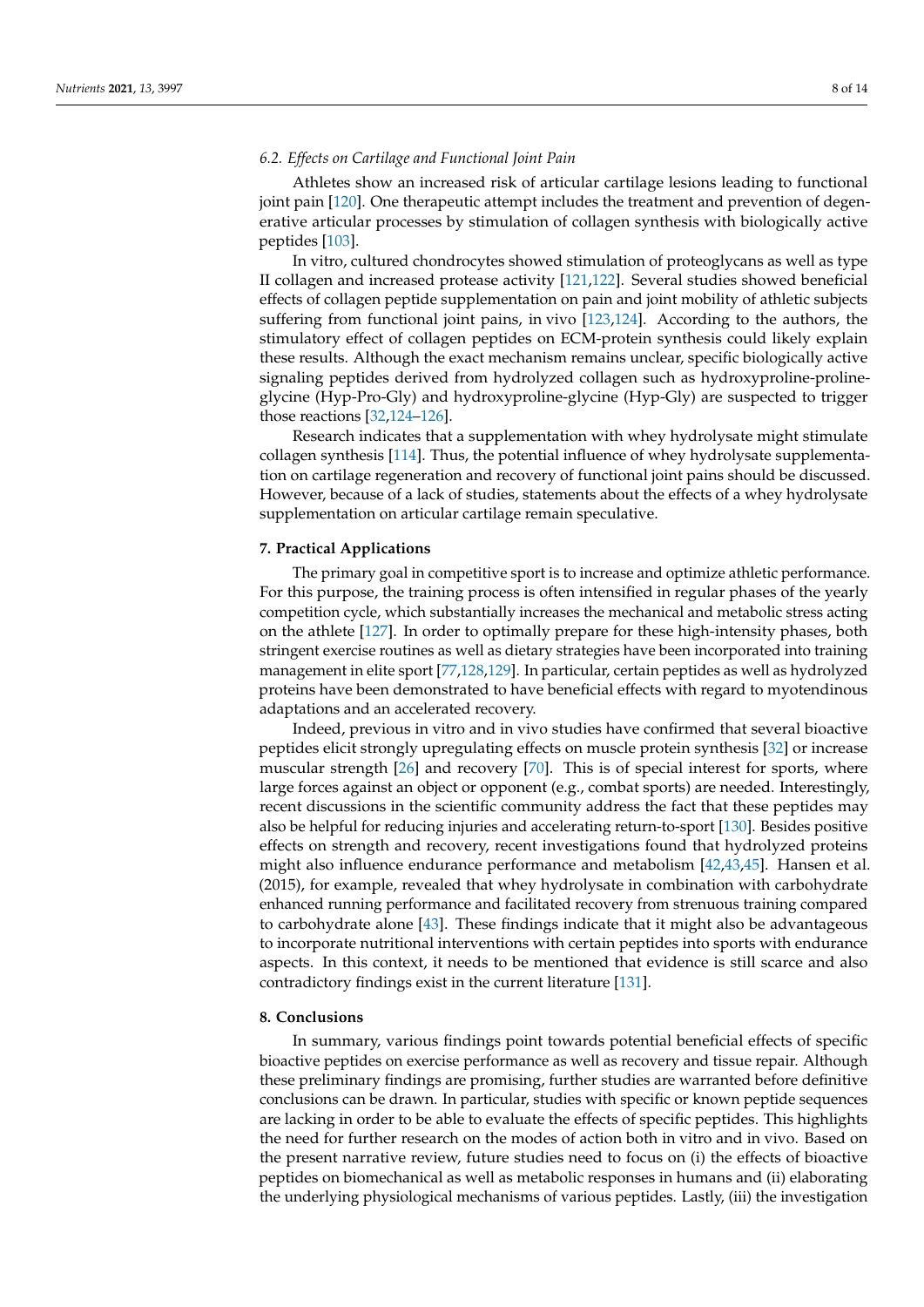of potential effects in different sport populations are necessary in order to evaluate potential field of applications. Moreover, the majority of existing studies examined the effects of hydrolyzed proteins but not of individual bioactive peptide forms.

**Author Contributions:** Conceptualization, D.K., J.K., S.J. and C.C.; methodology, D.K., J.K., S.J. and C.C.; formal analysis, D.K., J.K., S.J. and C.C.; investigation, D.K., J.K., S.J. and C.C.; resources, D.K., J.K., S.J. and C.C.; data curation, D.K., J.K., S.J. and C.C.; writing—original draft preparation, J.K., S.J.; writing—review and editing, D.K., C.C.; supervision, D.K., C.C.; project administration, D.K.; All authors have read and agreed to the published version of the manuscript.

**Funding:** This research received no external funding.

**Institutional Review Board Statement:** Not applicable.

**Informed Consent Statement:** Not applicable.

**Acknowledgments:** Open Access Funding by the University of Vienna.

**Conflicts of Interest:** The authors declare no conflict of interest.

# **References**

- <span id="page-8-0"></span>1. Jäger, R.; Kerksick, C.M.; Campbell, B.I.; Cribb, P.J.; Wells, S.D.; Skwiat, T.M.; Purpura, M.; Ziegenfuss, T.N.; Ferrando, A.A.; Arent, S.M.; et al. International Society of Sports Nutrition Position Stand: Protein and exercise. *J. Int. Soc. Sports Nutr.* **2017**, *14*, 20. [\[CrossRef\]](http://doi.org/10.1186/s12970-017-0177-8)
- <span id="page-8-1"></span>2. Kerksick, C.M.; Wilborn, C.D.; Roberts, M.D.; Smith-Ryan, A.; Kleiner, S.M.; Jäger, R.; Collins, R.; Cooke, M.; Davis, J.N.; Galvan, E.; et al. ISSN exercise & sports nutrition review update: Research & recommendations. *J. Int. Soc. Sports Nutr.* **2018**, *15*, 38. [\[CrossRef\]](http://doi.org/10.1186/s12970-018-0242-y)
- <span id="page-8-2"></span>3. Thomas, D.T.; Erdman, K.A.; Burke, L.M. Position of the Academy of Nutrition and Dietetics, Dietitians of Canada, and the American College of Sports Medicine: Nutrition and Athletic Performance. *J. Acad. Nutr. Diet.* **2016**, *116*, 501–528. [\[CrossRef\]](http://doi.org/10.1016/j.jand.2015.12.006)
- <span id="page-8-3"></span>4. Stellingwerff, T.; Morton, J.P.; Burke, L.M. A Framework for Periodized Nutrition for Athletics. *Int. J. Sport Nutr. Exerc. Metab.* **2019**, *29*, 141–151. [\[CrossRef\]](http://doi.org/10.1123/ijsnem.2018-0305) [\[PubMed\]](http://www.ncbi.nlm.nih.gov/pubmed/30632439)
- 5. Marquet, L.-A.; Brisswalter, J.; Louis, J.; Tiollier, E.; Burke, L.M.; Hawley, J.; Hausswirth, C. Enhanced Endurance Performance by Periodization of Carbohydrate Intake. *Med. Sci. Sports Exerc.* **2016**, *48*, 663–672. [\[CrossRef\]](http://doi.org/10.1249/MSS.0000000000000823)
- 6. Marquet, L.-A.; Hausswirth, C.; Molle, O.; Hawley, J.A.; Burke, L.M.; Tiollier, E.; Brisswalter, J. Periodization of Carbohydrate Intake: Short-Term Effect on Performance. *Nutrients* **2016**, *8*, 755. [\[CrossRef\]](http://doi.org/10.3390/nu8120755) [\[PubMed\]](http://www.ncbi.nlm.nih.gov/pubmed/27897989)
- <span id="page-8-4"></span>7. Kerksick, C.M.; Arent, S.; Schoenfeld, B.J.; Stout, J.R.; Campbell, B.; Wilborn, C.D.; Taylor, L.; Kalman, D.; Smith-Ryan, A.E.; Kreider, R.; et al. International society of sports nutrition position stand: Nutrient timing. *J. Int. Soc. Sports Nutr.* **2017**, *14*, 1–21. [\[CrossRef\]](http://doi.org/10.1186/s12970-017-0189-4) [\[PubMed\]](http://www.ncbi.nlm.nih.gov/pubmed/28919842)
- <span id="page-8-5"></span>8. Sundgot-Borgen, J.; Garthe, I. Elite athletes in aesthetic and Olympic weight-class sports and the challenge of body weight and body compositions. *J. Sports Sci.* **2011**, *29*, S101–S114. [\[CrossRef\]](http://doi.org/10.1080/02640414.2011.565783) [\[PubMed\]](http://www.ncbi.nlm.nih.gov/pubmed/21500080)
- <span id="page-8-6"></span>9. Aragon, A.A.; Schoenfeld, B.J.; Wildman, R.; Kleiner, S.; Van Dusseldorp, T.; Taylor, L.; Earnest, C.P.; Arciero, P.J.; Wilborn, C.; Kalman, D.S.; et al. International society of sports nutrition position stand: Diets and body composition. *J. Int. Soc. Sports Nutr.* **2017**, *14*, 1–19. [\[CrossRef\]](http://doi.org/10.1186/s12970-017-0174-y)
- <span id="page-8-7"></span>10. Stellingwerff, T.; Bovim, I.M.; Whitfield, J. Contemporary Nutrition Interventions to Optimize Performance in Middle-Distance Runners. *Int. J. Sport Nutr. Exerc. Metab.* **2019**, *29*, 106–116. [\[CrossRef\]](http://doi.org/10.1123/ijsnem.2018-0241)
- <span id="page-8-8"></span>11. Kovács, B.; Kóbor, I.; Gyimes, Z.; Sebestyén, Ö.; Tihanyi, J. Lower leg muscle–tendon unit characteristics are related to marathon running performance. *Sci. Rep.* **2020**, *10*, 1–8. [\[CrossRef\]](http://doi.org/10.1038/s41598-020-73742-5)
- <span id="page-8-9"></span>12. Moura, C.S.; Lollo, P.C.B.; Neder Morato, P.; Risso, E.M.; Amaya-Farfán, J. Bioactivity of food peptides: Biological response of rats to bovine milk whey peptides following acute exercise. *Food Nutr. Res.* **2017**, *61*, 1290740. [\[CrossRef\]](http://doi.org/10.1080/16546628.2017.1290740)
- <span id="page-8-12"></span>13. Morifuji, M.; Koga, J.; Kawanaka, K.; Higuchi, M. Branched-Chain Amino Acid-Containing Dipeptides, Identified from Whey Protein Hydrolysates, Stimulate Glucose Uptake Rate in L6 Myotubes and Isolated Skeletal Muscles. *J. Nutr. Sci. Vitaminol.* **2009**, *55*, 81–86. [\[CrossRef\]](http://doi.org/10.3177/jnsv.55.81)
- <span id="page-8-13"></span>14. Kanda, A.; Morifuji, M.; Fukasawa, T.; Koga, J.; Kanegae, M.; Kawanaka, K.; Higuchi, M. Dietary Whey Protein Hydrolysates Increase Skeletal Muscle Glycogen Levels via Activation of Glycogen Synthase in Mice. *J. Agric. Food Chem.* **2012**, *60*, 11403–11408. [\[CrossRef\]](http://doi.org/10.1021/jf302277a) [\[PubMed\]](http://www.ncbi.nlm.nih.gov/pubmed/23113736)
- <span id="page-8-10"></span>15. Neder Morato, P.; Lollo, P.C.B.; Moura, C.S.; Batista, T.; Camargo, R.L.; Carneiro, E.M.; Amaya-Farfan, J. Whey Protein Hydrolysate Increases Translocation of GLUT-4 to the Plasma Membrane Independent of Insulin in Wistar Rats. *PLoS ONE* **2013**, *8*, e71134. [\[CrossRef\]](http://doi.org/10.1371/journal.pone.0071134)
- <span id="page-8-11"></span>16. Kohl, J.J.; König, S.; Centner, D.C. Applications in Nutrition. In *Biologically Active Peptides*, 1st ed.; Toldra, F.W.J., Ed.; Academic Press Elsevier: London, UK, 2021; pp. 525–550.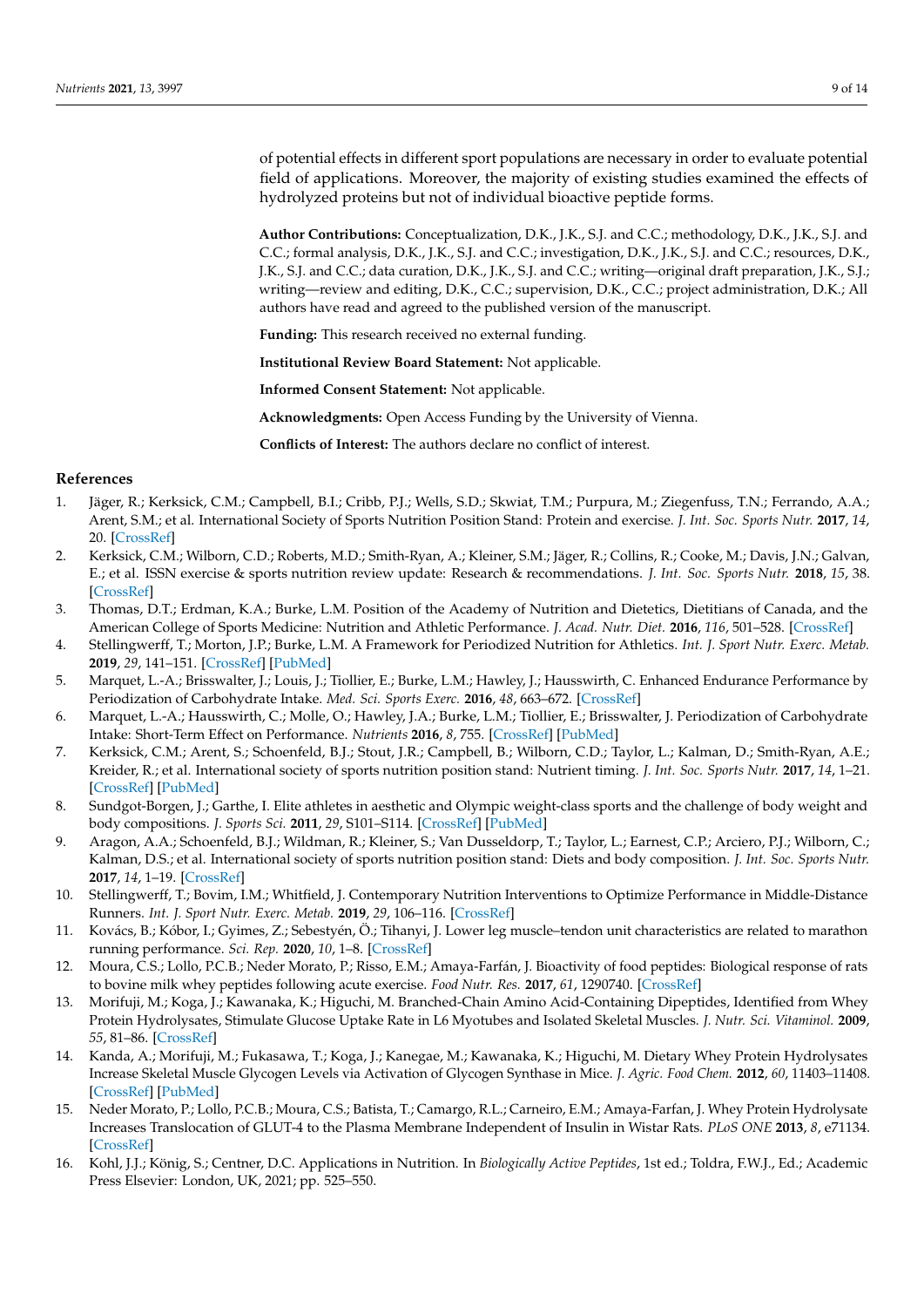- <span id="page-9-0"></span>17. Moreira, O.C.; Estébanez, B.; Martínez-Florez, S.; De Paz, J.A.; Cuevas, M.J.; González-Gallego, J. Mitochondrial Function and Mitophagy in the Elderly: Effects of Exercise. *Oxidative Med. Cell. Longev.* **2017**, *2017*, 1–13. [\[CrossRef\]](http://doi.org/10.1155/2017/2012798)
- 18. Kulkarni, S.S.; Salehzadeh, F.; Fritz, T.; Zierath, J.; Krook, A.; Osler, M.E. Mitochondrial regulators of fatty acid metabolism reflect metabolic dysfunction in type 2 diabetes mellitus. *Metabolism* **2012**, *61*, 175–185. [\[CrossRef\]](http://doi.org/10.1016/j.metabol.2011.06.014) [\[PubMed\]](http://www.ncbi.nlm.nih.gov/pubmed/21816445)
- 19. Gan, Z.; Fu, T.; Kelly, D.P.; Vega, R.B. Skeletal muscle mitochondrial remodeling in exercise and diseases. *Cell Res.* **2018**, *28*, 969–980. [\[CrossRef\]](http://doi.org/10.1038/s41422-018-0078-7) [\[PubMed\]](http://www.ncbi.nlm.nih.gov/pubmed/30108290)
- 20. Svensson, R.B.; Heinemeier, K.M.; Couppé, C.; Kjaer, M.; Magnusson, S.P. Effect of aging and exercise on the tendon. *J. Appl. Physiol.* **2016**, *121*, 1353–1362. [\[CrossRef\]](http://doi.org/10.1152/japplphysiol.00328.2016)
- <span id="page-9-1"></span>21. Distefano, G.; Goodpaster, B.H. Effects of Exercise and Aging on Skeletal Muscle. *Cold Spring Harb. Perspect. Med.* **2018**, *8*, a029785. [\[CrossRef\]](http://doi.org/10.1101/cshperspect.a029785)
- <span id="page-9-2"></span>22. Lim, M.; Pan, B.; Toh, D.; Sutanto, C.; Kim, J. Animal Protein versus Plant Protein in Supporting Lean Mass and Muscle Strength: A Systematic Review and Meta-Analysis of Randomized Controlled Trials. *Nutrients* **2021**, *13*, 661. [\[CrossRef\]](http://doi.org/10.3390/nu13020661) [\[PubMed\]](http://www.ncbi.nlm.nih.gov/pubmed/33670701)
- <span id="page-9-3"></span>23. Morton, R.W.; Murphy, K.T.; McKellar, S.R.; Schoenfeld, B.J.; Henselmans, M.; Helms, E.; Aragon, A.A.; Devries, M.C.; Banfield, L.; Krieger, J.W.; et al. A systematic review, meta-analysis and meta-regression of the effect of protein supplementation on resistance training-induced gains in muscle mass and strength in healthy adults. *Br. J. Sports Med.* **2018**, *52*, 376–384. [\[CrossRef\]](http://doi.org/10.1136/bjsports-2017-097608) [\[PubMed\]](http://www.ncbi.nlm.nih.gov/pubmed/28698222)
- <span id="page-9-4"></span>24. Kirmse, M.; Oertzen-Hagemann, V.; De Marées, M.; Bloch, W.; Platen, P. Prolonged Collagen Peptide Supplementation and Resistance Exercise Training Affects Body Composition in Recreationally Active Men. *Nutrients* **2019**, *11*, 1154. [\[CrossRef\]](http://doi.org/10.3390/nu11051154) [\[PubMed\]](http://www.ncbi.nlm.nih.gov/pubmed/31126103)
- <span id="page-9-5"></span>25. Oertzen-Hagemann, V.; Kirmse, M.; Eggers, B.; Pfeiffer, K.; Marcus, K.; De Marées, M.; Platen, P. Effects of 12 Weeks of Hypertrophy Resistance Exercise Training Combined with Collagen Peptide Supplementation on the Skeletal Muscle Proteome in Recreationally Active Men. *Nutrients* **2019**, *11*, 1072. [\[CrossRef\]](http://doi.org/10.3390/nu11051072) [\[PubMed\]](http://www.ncbi.nlm.nih.gov/pubmed/31091754)
- <span id="page-9-6"></span>26. Zdzieblik, D.; Oesser, S.; Baumstark, M.W.; Gollhofer, A.; König, D. Collagen peptide supplementation in combination with resistance training improves body composition and increases muscle strength in elderly sarcopenic men: A randomised controlled trial. *Br. J. Nutr.* **2015**, *114*, 1237–1245. [\[CrossRef\]](http://doi.org/10.1017/S0007114515002810)
- <span id="page-9-7"></span>27. Jendricke, P.; Centner, C.; Zdzieblik, D.; Gollhofer, A.; König, D. Specific Collagen Peptides in Combination with Resistance Training Improve Body Composition and Regional Muscle Strength in Premenopausal Women: A Randomized Controlled Trial. *Nutrients* **2019**, *11*, 892. [\[CrossRef\]](http://doi.org/10.3390/nu11040892)
- <span id="page-9-8"></span>28. Centner, C.; Zdzieblik, D.; Roberts, L.; Gollhofer, A.; König, D. Effects of Blood Flow Restriction Training with Protein Supplementation on Muscle Mass and Strength in Older Men. *J. Sports Sci. Med.* **2019**, *18*, 471–478.
- <span id="page-9-9"></span>29. Gonzalez, A.M.; Hoffman, J.R.; Stout, J.R.; Fukuda, D.; Willoughby, D.S. Intramuscular Anabolic Signaling and Endocrine Response Following Resistance Exercise: Implications for Muscle Hypertrophy. *Sports Med.* **2016**, *46*, 671–685. [\[CrossRef\]](http://doi.org/10.1007/s40279-015-0450-4)
- <span id="page-9-10"></span>30. Kim, Y. Effects of Exercise Training Alone on Depot-Specific Body Fat Stores in Youth: Review of Recent Literature. *Pediatr. Exerc. Sci.* **2018**, *30*, 58–68. [\[CrossRef\]](http://doi.org/10.1123/pes.2016-0275)
- <span id="page-9-11"></span>31. Dickinson, J.M.; Fry, C.S.; Drummond, M.J.; Gundermann, D.M.; Walker, D.K.; Glynn, E.L.; Timmerman, K.L.; Dhanani, S.; Volpi, E.; Rasmussen, B. Mammalian Target of Rapamycin Complex 1 Activation Is Required for the Stimulation of Human Skeletal Muscle Protein Synthesis by Essential Amino Acids. *J. Nutr.* **2011**, *141*, 856–862. [\[CrossRef\]](http://doi.org/10.3945/jn.111.139485)
- <span id="page-9-12"></span>32. Kitakaze, T.; Sakamoto, T.; Kitano, T.; Inoue, N.; Sugihara, F.; Harada, N.; Yamaji, R. The collagen derived dipeptide hydroxyprolylglycine promotes C2C12 myoblast differentiation and myotube hypertrophy. *Biochem. Biophys. Res. Commun.* **2016**, *478*, 1292–1297. [\[CrossRef\]](http://doi.org/10.1016/j.bbrc.2016.08.114)
- <span id="page-9-13"></span>33. Sugihara, F.; Inoue, N.; Kuwamori, M.; Taniguchi, M. Quantification of hydroxyprolyl-glycine (Hyp-Gly) in human blood after ingestion of collagen hydrolysate. *J. Biosci. Bioeng.* **2012**, *113*, 202–203. [\[CrossRef\]](http://doi.org/10.1016/j.jbiosc.2011.09.024)
- <span id="page-9-14"></span>34. Phillips, S.M. Current Concepts and Unresolved Questions in Dietary Protein Requirements and Supplements in Adults. *Front. Nutr.* **2017**, *4*, 13. [\[CrossRef\]](http://doi.org/10.3389/fnut.2017.00013)
- <span id="page-9-15"></span>35. Naclerio, F.; Larumbe-Zabala, E. Effects of Whey Protein Alone or as Part of a Multi-ingredient Formulation on Strength, Fat-Free Mass, or Lean Body Mass in Resistance-Trained Individuals: A Meta-analysis. *Sports Med.* **2015**, *46*, 125–137. [\[CrossRef\]](http://doi.org/10.1007/s40279-015-0403-y)
- <span id="page-9-16"></span>36. Devries, M.C.; McGlory, C.; Bolster, D.R.; Kamil, A.; Rahn, M.; Harkness, L.; Baker, S.K.; Phillips, S. Protein leucine content is a determinant of shorter- and longer-term muscle protein synthetic responses at rest and following resistance exercise in healthy older women: A randomized, controlled trial. *Am. J. Clin. Nutr.* **2018**, *107*, 217–226. [\[CrossRef\]](http://doi.org/10.1093/ajcn/nqx028)
- 37. Churchward-Venne, A.T.; Breen, L.; Di Donato, D.M.; Hector, A.J.; Mitchell, C.J.; Moore, D.R.; Stellingwerff, T.; Breuille, D.; Offord, E.A.; Baker, S.K.; et al. Leucine supplementation of a low-protein mixed macronutrient beverage enhances myofibrillar protein synthesis in young men: A double-blind, randomized trial. *Am. J. Clin. Nutr.* **2014**, *99*, 276–286. [\[CrossRef\]](http://doi.org/10.3945/ajcn.113.068775) [\[PubMed\]](http://www.ncbi.nlm.nih.gov/pubmed/24284442)
- <span id="page-9-17"></span>38. Churchward-Venne, T.A.; Burd, N.A.; Mitchell, C.J.; West, D.W.D.; Philp, A.; Marcotte, G.R.; Baker, S.K.; Baar, K.; Phillips, S.M. Supplementation of a suboptimal protein dose with leucine or essential amino acids: Effects on myofibrillar protein synthesis at rest and following resistance exercise in men. *J. Physiol.* **2012**, *590*, 2751–2765. [\[CrossRef\]](http://doi.org/10.1113/jphysiol.2012.228833) [\[PubMed\]](http://www.ncbi.nlm.nih.gov/pubmed/22451437)
- <span id="page-9-18"></span>39. Mobley, C.B.; Haun, C.T.; Roberson, P.A.; Mumford, P.W.; Romero, M.A.; Kephart, W.C.; Anderson, R.G.; Vann, C.G.; Osburn, S.C.; Pledge, C.D.; et al. Effects of Whey, Soy or Leucine Supplementation with 12 Weeks of Resistance Training on Strength, Body Composition, and Skeletal Muscle and Adipose Tissue Histological Attributes in College-Aged Males. *Nutrients* **2017**, *9*, 972. [\[CrossRef\]](http://doi.org/10.3390/nu9090972)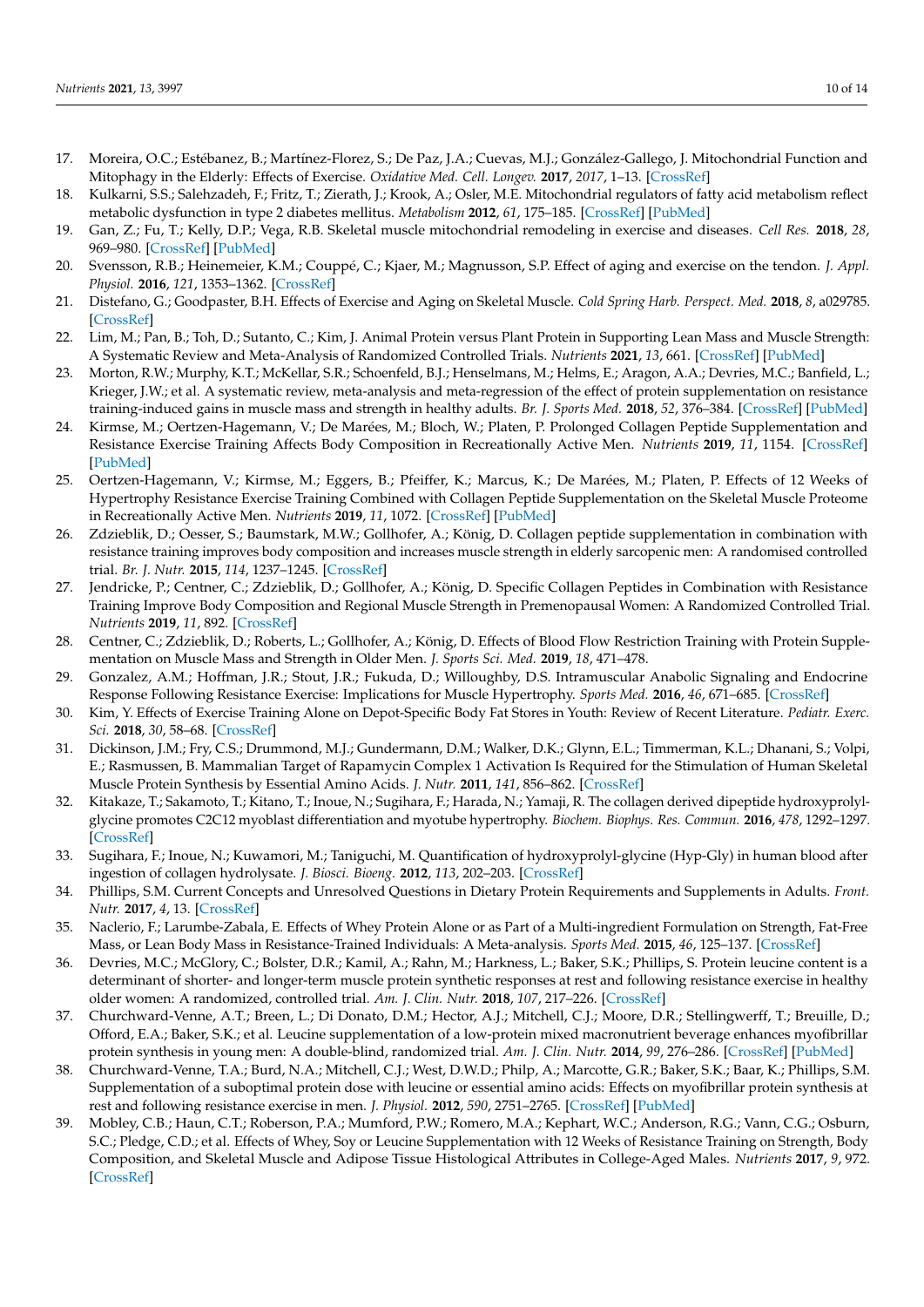- <span id="page-10-0"></span>40. Lockwood, C.; Roberts, M.D.; Dalbo, V.J.; Smith-Ryan, A.E.; Kendall, K.; Moon, J.R.; Stout, J.R. Effects of Hydrolyzed Whey versus Other Whey Protein Supplements on the Physiological Response to 8 Weeks of Resistance Exercise in College-Aged Males. *J. Am. Coll. Nutr.* **2016**, *36*, 16–27. [\[CrossRef\]](http://doi.org/10.1080/07315724.2016.1140094) [\[PubMed\]](http://www.ncbi.nlm.nih.gov/pubmed/27710436)
- <span id="page-10-1"></span>41. Hearris, M.A.; Hammond, K.M.; Fell, J.M.; Morton, J.P. Regulation of Muscle Glycogen Metabolism during Exercise: Implications for Endurance Performance and Training Adaptations. *Nutrients* **2018**, *10*, 298. [\[CrossRef\]](http://doi.org/10.3390/nu10030298)
- <span id="page-10-2"></span>42. Jendricke, P.; Kohl, J.; Centner, C.; Gollhofer, A.; König, D. Influence of Specific Collagen Peptides and Concurrent Training on Cardiometabolic Parameters and Performance Indices in Women: A Randomized Controlled Trial. *Front. Nutr.* **2020**, *7*, 580918. [\[CrossRef\]](http://doi.org/10.3389/fnut.2020.580918) [\[PubMed\]](http://www.ncbi.nlm.nih.gov/pubmed/33330579)
- <span id="page-10-3"></span>43. Hansen, M.; Bangsbo, J.; Jensen, J.; Bibby, B.M.; Madsen, K. Effect of Whey Protein Hydrolysate on Performance and Recovery of Top-Class Orienteering Runners. *Int. J. Sport Nutr. Exerc. Metab.* **2015**, *25*, 97–109. [\[CrossRef\]](http://doi.org/10.1123/ijsnem.2014-0083) [\[PubMed\]](http://www.ncbi.nlm.nih.gov/pubmed/25029703)
- <span id="page-10-4"></span>44. Saunders, M.J.; Moore, R.W.; Kies, A.K.; Luden, N.D.; Pratt, C.A. Carbohydrate and protein hydrolysate coingestions improvement of late-exercise time-trial performance. *Int. J. Sport Nutr. Exerc. Metab.* **2009**, *19*, 136–149. [\[CrossRef\]](http://doi.org/10.1123/ijsnem.19.2.136) [\[PubMed\]](http://www.ncbi.nlm.nih.gov/pubmed/19478339)
- <span id="page-10-5"></span>45. Oosthuyse, T.; Carstens, M.; Millen, A. Whey or Casein Hydrolysate with Carbohydrate for Metabolism and Performance in Cycling. *Int. J. Sports Med.* **2015**, *36*, 636–646. [\[CrossRef\]](http://doi.org/10.1055/s-0034-1398647) [\[PubMed\]](http://www.ncbi.nlm.nih.gov/pubmed/25941925)
- <span id="page-10-6"></span>46. Morifuji, M.; Kanda, A.; Koga, J.; Kawanaka, K.; Higuchi, M. Post-exercise carbohydrate plus whey protein hydrolysates supplementation increases skeletal muscle glycogen level in rats. *Amino Acids* **2010**, *38*, 1109–1115. [\[CrossRef\]](http://doi.org/10.1007/s00726-009-0321-0) [\[PubMed\]](http://www.ncbi.nlm.nih.gov/pubmed/19593593)
- <span id="page-10-7"></span>47. Van Hall, G.; Shirreffs, S.M.; Calbet, J.A.L. Muscle glycogen resynthesis during recovery from cycle exercise: No effect of additional protein ingestion. *J. Appl. Physiol.* **2000**, *88*, 1631–1636. [\[CrossRef\]](http://doi.org/10.1152/jappl.2000.88.5.1631)
- 48. Van Loon, L.J.; Saris, W.H.; Kruijshoop, M.; Wagenmakers, A. Maximizing postexercise muscle glycogen synthesis: Carbohydrate supplementation and the application of amino acid or protein hydrolysate mixtures. *Am. J. Clin. Nutr.* **2000**, *72*, 106–111. [\[CrossRef\]](http://doi.org/10.1093/ajcn/72.1.106)
- <span id="page-10-8"></span>49. Cogan, K.E.; Evans, M.; Iuliano, E.; Melvin, A.; Susta, D.; Neff, K.; De Vito, G.; Egan, B. Co-ingestion of protein or a protein hydrolysate with carbohydrate enhances anabolic signaling, but not glycogen resynthesis, following recovery from prolonged aerobic exercise in trained cyclists. *Graefe's Arch. Clin. Exp. Ophthalmol.* **2018**, *118*, 349–359. [\[CrossRef\]](http://doi.org/10.1007/s00421-017-3775-x)
- <span id="page-10-9"></span>50. Żebrowska, A.; Mizia-Stec, K.; Mizia, M.; Gasior, Z.; Poprzecki, S. Omega-3 fatty acids supplementation improves endothelial function and maximal oxygen uptake in endurance-trained athletes. *Eur. J. Sport Sci.* **2015**, *15*, 305–314. [\[CrossRef\]](http://doi.org/10.1080/17461391.2014.949310)
- 51. Martini, D.; Marino, M.; Angelino, D.; Del Bo', C.; Del Rio, D.; Riso, P.; Porrini, M. Role of berries in vascular function: A systematic review of human intervention studies. *Nutr. Rev.* **2019**, *78*, 189–206. [\[CrossRef\]](http://doi.org/10.1093/nutrit/nuz053)
- <span id="page-10-10"></span>52. Bowtell, J.; Kelly, V. Fruit-Derived Polyphenol Supplementation for Athlete Recovery and Performance. *Sports Med.* **2019**, *49*, 3–23. [\[CrossRef\]](http://doi.org/10.1007/s40279-018-0998-x)
- <span id="page-10-11"></span>53. Ballard, K.D.; Bruno, R.S.; Seip, R.L.; Quann, E.E.; Volk, B.M.; Freidenreich, D.J.; Kawiecki, D.M.; Kupchak, B.R.; Chung, M.-Y.; Kraemer, W.J.; et al. Acute ingestion of a novel whey-derived peptide improves vascular endothelial responses in healthy individuals: A randomized, placebo controlled trial. *Nutr. J.* **2009**, *8*, 34. [\[CrossRef\]](http://doi.org/10.1186/1475-2891-8-34)
- 54. Ballard, K.D.; Kupchak, B.R.; Volk, B.M.; Mah, E.; Shkreta, A.; Liptak, C.; Ptolemy, A.S.; Kellogg, M.; Bruno, R.; Seip, R.L.; et al. Acute effects of ingestion of a novel whey-derived extract on vascular endothelial function in overweight, middle-aged men and women. *Br. J. Nutr.* **2013**, *109*, 882–893. [\[CrossRef\]](http://doi.org/10.1017/S0007114512002061)
- 55. Martin, M.; Hagemann, D.; Nguyen, T.T.; Schwarz, L.; Khedr, S.; Moskopp, M.L.; Henle, T.; Deussen, A. Plasma concentrations and ACE-inhibitory effects of tryptophan-containing peptides from whey protein hydrolysate in healthy volunteers. *Eur. J. Nutr.* **2019**, *59*, 1135–1147. [\[CrossRef\]](http://doi.org/10.1007/s00394-019-01974-x) [\[PubMed\]](http://www.ncbi.nlm.nih.gov/pubmed/31053882)
- <span id="page-10-12"></span>56. De Oliveira, G.V.; Souza, M.; Cordeiro, E.M.; Conte-Junior, C.; Alvares, T.S. Effects of fish protein hydrolysate ingestion on endothelial function compared to whey protein hydrolysate in humans. *Int. J. Food Sci. Nutr.* **2019**, *71*, 242–248. [\[CrossRef\]](http://doi.org/10.1080/09637486.2019.1635090) [\[PubMed\]](http://www.ncbi.nlm.nih.gov/pubmed/31271072)
- <span id="page-10-13"></span>57. Daskaya-Dikmen, C.; Yucetepe, A.; Karbancioglu-Guler, F.; Daskaya, H.; Ozcelik, B. Angiotensin-I-Converting Enzyme (ACE)- Inhibitory Peptides from Plants. *Nutrients* **2017**, *9*, 316. [\[CrossRef\]](http://doi.org/10.3390/nu9040316) [\[PubMed\]](http://www.ncbi.nlm.nih.gov/pubmed/28333109)
- <span id="page-10-14"></span>58. Liu, Y.-F.; Oey, I.; Bremer, P.; Carne, A.; Silcock, P. Bioactive peptides derived from egg proteins: A review. *Crit. Rev. Food Sci. Nutr.* **2018**, *58*, 2508–2530. [\[CrossRef\]](http://doi.org/10.1080/10408398.2017.1329704)
- <span id="page-10-15"></span>59. Ebbeling, C.B.; Clarkson, P.M. Exercise-Induced Muscle Damage and Adaptation. *Sports Med.* **1989**, *7*, 207–234. [\[CrossRef\]](http://doi.org/10.2165/00007256-198907040-00001)
- <span id="page-10-17"></span><span id="page-10-16"></span>60. Clarkson, P.M.; Hubal, M. Exercise-Induced Muscle Damage in Humans. *Am. J. Phys. Med. Rehabil.* **2002**, *81*, S52–S69. [\[CrossRef\]](http://doi.org/10.1097/00002060-200211001-00007) 61. Proske, U.; Morgan, D.L. Muscle damage from eccentric exercise: Mechanism, mechanical signs, adaptation and clinical applications. *J. Physiol.* **2001**, *537*, 333–345. [\[CrossRef\]](http://doi.org/10.1111/j.1469-7793.2001.00333.x)
- <span id="page-10-18"></span>62. Morgan, D.L.; Allen, D.G. Early events in stretch-induced muscle damage. *J. Appl. Physiol.* **1999**, *87*, 2007–2015. [\[CrossRef\]](http://doi.org/10.1152/jappl.1999.87.6.2007) [\[PubMed\]](http://www.ncbi.nlm.nih.gov/pubmed/10601142)
- <span id="page-10-19"></span>63. Stauber, W.T.; Clarkson, P.M.; Fritz, V.K.; Evans, W.J. Extracellular matrix disruption and pain after eccentric muscle action. *J. Appl. Physiol.* **1990**, *69*, 868–874. [\[CrossRef\]](http://doi.org/10.1152/jappl.1990.69.3.868)
- <span id="page-10-20"></span>64. Armstrong, P.R.B.; Warren, G.L.; Warren, J.A. Mechanisms of Exercise-Induced Muscle Fibre Injury. *Sports Med.* **1991**, *12*, 184–207. [\[CrossRef\]](http://doi.org/10.2165/00007256-199112030-00004) [\[PubMed\]](http://www.ncbi.nlm.nih.gov/pubmed/1784873)
- <span id="page-10-21"></span>65. Byrne, C.; Twist, C.; Eston, R. Neuromuscular Function after Exercise-Induced Muscle Damage. *Sports Med.* **2004**, *34*, 49–69. [\[CrossRef\]](http://doi.org/10.2165/00007256-200434010-00005) [\[PubMed\]](http://www.ncbi.nlm.nih.gov/pubmed/14715039)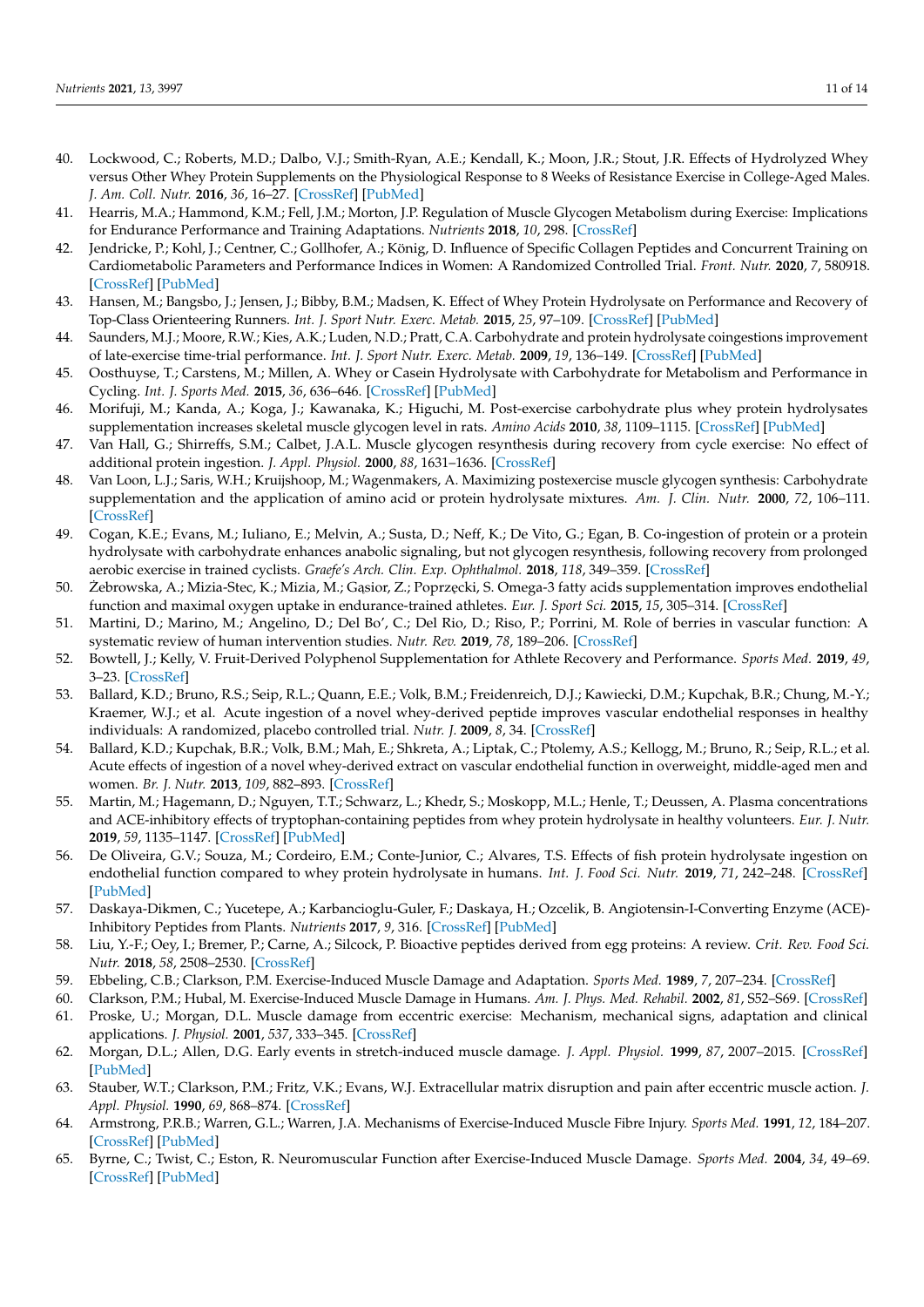- <span id="page-11-0"></span>66. Sieljacks, P.; Matzon, A.; Wernbom, M.; Ringgaard, S.; Vissing, K.; Overgaard, K. Muscle damage and repeated bout effect following blood flow restricted exercise. *Graefe Arch. Clin. Exp. Ophthalmol.* **2016**, *116*, 513–525. [\[CrossRef\]](http://doi.org/10.1007/s00421-015-3304-8) [\[PubMed\]](http://www.ncbi.nlm.nih.gov/pubmed/26645685)
- <span id="page-11-1"></span>67. Doma, K.; Leicht, A.; Sinclair, W.; Schumann, M.; Damas, F.; Burt, D.; Woods, C. Impact of Exercise-Induced Muscle Damage on Performance Test Outcomes in Elite Female Basketball Players. *J. Strength Cond. Res.* **2018**, *32*, 1731–1738. [\[CrossRef\]](http://doi.org/10.1519/JSC.0000000000002244)
- <span id="page-11-2"></span>68. Harty, P.S.; Cottet, M.L.; Malloy, J.K.; Kerksick, C.M. Nutritional and Supplementation Strategies to Prevent and Attenuate Exercise-Induced Muscle Damage: A Brief Review. *Sports Med. Open* **2019**, *5*, 1–17. [\[CrossRef\]](http://doi.org/10.1186/s40798-018-0176-6)
- <span id="page-11-3"></span>69. Dupuy, O.; Douzi, W.; Theurot, D.; Bosquet, L.; Dugue, B. An Evidence-Based Approach for Choosing Post-exercise Recovery Techniques to Reduce Markers of Muscle Damage, Soreness, Fatigue, and Inflammation: A Systematic Review with Meta-Analysis. *Front. Physiol.* **2018**, *9*, 403. [\[CrossRef\]](http://doi.org/10.3389/fphys.2018.00403)
- <span id="page-11-4"></span>70. Clifford, T.; Ventress, M.; Allerton, D.; Stansfield, S.; Tang, J.; Fraser, W.D.; Vanhoecke, B.; Prawitt, J.; Stevenson, E. The effects of collagen peptides on muscle damage, inflammation and bone turnover following exercise: A randomized, controlled trial. *Amino Acids* **2019**, *51*, 691–704. [\[CrossRef\]](http://doi.org/10.1007/s00726-019-02706-5)
- <span id="page-11-5"></span>71. Buckley, J.D.; Thomson, R.; Coates, A.M.; Howe, P.; DeNichilo, M.O.; Rowney, M.K. Supplementation with a whey protein hydrolysate enhances recovery of muscle force-generating capacity following eccentric exercise. *J. Sci. Med. Sport* **2010**, *13*, 178–181. [\[CrossRef\]](http://doi.org/10.1016/j.jsams.2008.06.007)
- <span id="page-11-6"></span>72. Brown, M.; Stevenson, E.J.; Howatson, G. Whey protein hydrolysate supplementation accelerates recovery from exercise-induced muscle damage in females. *Appl. Physiol. Nutr. Metab.* **2018**, *43*, 324–330. [\[CrossRef\]](http://doi.org/10.1139/apnm-2017-0412) [\[PubMed\]](http://www.ncbi.nlm.nih.gov/pubmed/29106812)
- <span id="page-11-7"></span>73. Cooke, M.B.; Rybalka, E.; Stathis, C.G.; Cribb, P.J.; Hayes, A. Whey protein isolate attenuates strength decline after eccentricallyinduced muscle damage in healthy individuals. *J. Int. Soc. Sports Nutr.* **2010**, *7*, 30. [\[CrossRef\]](http://doi.org/10.1186/1550-2783-7-30) [\[PubMed\]](http://www.ncbi.nlm.nih.gov/pubmed/20860817)
- <span id="page-11-8"></span>74. Gee, I.T.; Woolrich, T.J.; Smith, M.F. Effectiveness of Whey Protein Hydrolysate and Milk-Based Formulated Drinks on Recovery of Strength and Power Following Acute Resistance Exercise. *J. Hum. Kinet.* **2019**, *68*, 193–202. [\[CrossRef\]](http://doi.org/10.2478/hukin-2019-0066) [\[PubMed\]](http://www.ncbi.nlm.nih.gov/pubmed/31531144)
- <span id="page-11-9"></span>75. Lollo, P.; Amaya-Farfan, J.; Faria, I.; Salgado, J.; Chacon-Mikahil, M.P.T.; da Cruz, A.G.; Oliveira, C.; Montagner, P.; Arruda, M. Hydrolysed whey protein reduces muscle damage markers in Brazilian elite soccer players compared with whey protein and maltodextrin. A twelve-week in-championship intervention. *Int. Dairy J.* **2014**, *34*, 19–24. [\[CrossRef\]](http://doi.org/10.1016/j.idairyj.2013.07.001)
- <span id="page-11-10"></span>76. Shenoy, S.; Dhawan, M.; Sandhu, J.S. Four Weeks of Supplementation with Isolated Soy Protein Attenuates Exercise-Induced Muscle Damage and Enhances Muscle Recovery in Well Trained Athletes: A Randomized Trial. *Asian J. Sports Med.* **2016**, *7*, e33528. [\[CrossRef\]](http://doi.org/10.5812/asjsm.33528)
- <span id="page-11-11"></span>77. Moore, D.R. Maximizing Post-exercise Anabolism: The Case for Relative Protein Intakes. *Front. Nutr.* **2019**, *6*, 6. [\[CrossRef\]](http://doi.org/10.3389/fnut.2019.00147)
- <span id="page-11-12"></span>78. Fielding, R.A.; Violan, M.A.; Svetkey, L.; Abad, L.W.; Manfredi, T.J.; Cosmas, A.; Bean, J. Effects of prior exercise on eccentric exercise-induced neutrophilia and enzyme release. *Med. Sci. Sports Exerc.* **2000**, *32*, 359–364. [\[CrossRef\]](http://doi.org/10.1097/00005768-200002000-00015)
- <span id="page-11-13"></span>79. Tidball, J.G. Inflammatory cell response to acute muscle injury. *Med. Sci. Sports Exerc.* **1995**, *27*, 1022–1032. [\[CrossRef\]](http://doi.org/10.1249/00005768-199507000-00011)
- <span id="page-11-14"></span>80. Tidball, J.G. Inflammatory processes in muscle injury and repair. *Am. J. Physiol. Regul. Integr. Comp. Physiol.* **2005**, *288*, R345–R353. [\[CrossRef\]](http://doi.org/10.1152/ajpregu.00454.2004) [\[PubMed\]](http://www.ncbi.nlm.nih.gov/pubmed/15637171)
- <span id="page-11-15"></span>81. Cerqueira, É.; Marinho, D.A.; Neiva, H.P.; Lourenço, O. Inflammatory Effects of High and Moderate Intensity Exercise—A Systematic Review. *Front. Physiol.* **2020**, *10*, 1550. [\[CrossRef\]](http://doi.org/10.3389/fphys.2019.01550)
- <span id="page-11-16"></span>82. Lin, E.; Kotani, J.G.; Lowry, S.F. Nutritional modulation of immunity and the inflammatory response. *Nutrients* **1998**, *14*, 545–550. [\[CrossRef\]](http://doi.org/10.1016/S0899-9007(98)00046-X)
- <span id="page-11-17"></span>83. Hawke, T.; Garry, D.J. Myogenic satellite cells: Physiology to molecular biology. *J. Appl. Physiol.* **2001**, *91*, 534–551. [\[CrossRef\]](http://doi.org/10.1152/jappl.2001.91.2.534) [\[PubMed\]](http://www.ncbi.nlm.nih.gov/pubmed/11457764)
- <span id="page-11-18"></span>84. Perandini, L.A.; Chimin, P.; Lutkemeyer, D.D.S.; Câmara, N.O.S. Chronic inflammation in skeletal muscle impairs satellite cells function during regeneration: Can physical exercise restore the satellite cell niche? *FEBS J.* **2018**, *285*, 1973–1984. [\[CrossRef\]](http://doi.org/10.1111/febs.14417) [\[PubMed\]](http://www.ncbi.nlm.nih.gov/pubmed/29473995)
- <span id="page-11-19"></span>85. Guha, S.; Majumder, K. Structural-features of food-derived bioactive peptides with anti-inflammatory activity: A brief review. *J. Food Biochem.* **2018**, *43*, e12531. [\[CrossRef\]](http://doi.org/10.1111/jfbc.12531) [\[PubMed\]](http://www.ncbi.nlm.nih.gov/pubmed/31353488)
- <span id="page-11-20"></span>86. Chakrabarti, S.; Wu, J. Milk-Derived Tripeptides IPP (Ile-Pro-Pro) and VPP (Val-Pro-Pro) Promote Adipocyte Differentiation and Inhibit Inflammation in 3T3-F442A Cells. *PLoS ONE* **2015**, *10*, e0117492. [\[CrossRef\]](http://doi.org/10.1371/journal.pone.0117492) [\[PubMed\]](http://www.ncbi.nlm.nih.gov/pubmed/25714093)
- <span id="page-11-21"></span>87. Jiehui, Z.; Liuliu, M.; Haihong, X.; Yang, G.; Yingkai, J.; Lun, Z.; Li, D.X.A.; Dongsheng, Z.; Shaohui, Z. Immunomodulating effects of casein-derived peptides QEPVL and QEPV on lymphocytes in vitro and in vivo. *Food Funct.* **2014**, *5*, 2061–2069. [\[CrossRef\]](http://doi.org/10.1039/C3FO60657K)
- <span id="page-11-22"></span>88. Raizel, R.; Leite, J.S.M.; Hypólito, T.M.; Coqueiro, A.Y.; Newsholme, P.; Cruzat, V.F.; Tirapegui, J. Determination of the antiinflammatory and cytoprotective effects of l-glutamine and l-alanine, or dipeptide, supplementation in rats submitted to resistance exercise. *Br. J. Nutr.* **2016**, *116*, 470–479. [\[CrossRef\]](http://doi.org/10.1017/S0007114516001999)
- <span id="page-11-23"></span>89. Dröge, W. Free Radicals in the Physiological Control of Cell Function. *Physiol. Rev.* **2002**, *82*, 47–95. [\[CrossRef\]](http://doi.org/10.1152/physrev.00018.2001)
- <span id="page-11-24"></span>90. Powers, S.K.; Ji, L.L.; Kavazis, A.N.; Jackson, M.J. Reactive Oxygen Species: Impact on Skeletal Muscle. *Compr. Physiol.* **2011**, *1*, 941–969. [\[CrossRef\]](http://doi.org/10.1002/cphy.c100054)
- <span id="page-11-25"></span>91. Aoi, W.; Naito, Y.; Takanami, Y.; Kawai, Y.; Sakuma, K.; Ichikawa, H.; Yoshida, N.; Yoshikawa, T. Oxidative stress and delayedonset muscle damage after exercise. *Free. Radic. Biol. Med.* **2004**, *37*, 480–487. [\[CrossRef\]](http://doi.org/10.1016/j.freeradbiomed.2004.05.008)
- <span id="page-11-26"></span>92. Suetsuna, K.; Ukeda, H.; Ochi, H. Isolation and characterization of free radical scavenging activities peptides derived from casein. *J. Nutr. Biochem.* **2000**, *11*, 128–131. [\[CrossRef\]](http://doi.org/10.1016/S0955-2863(99)00083-2)
- <span id="page-11-27"></span>93. Kitts, D. Antioxidant properties of casein-phosphopeptides. *Trends Food Sci. Technol.* **2005**, *16*, 549–554. [\[CrossRef\]](http://doi.org/10.1016/j.tifs.2005.08.009)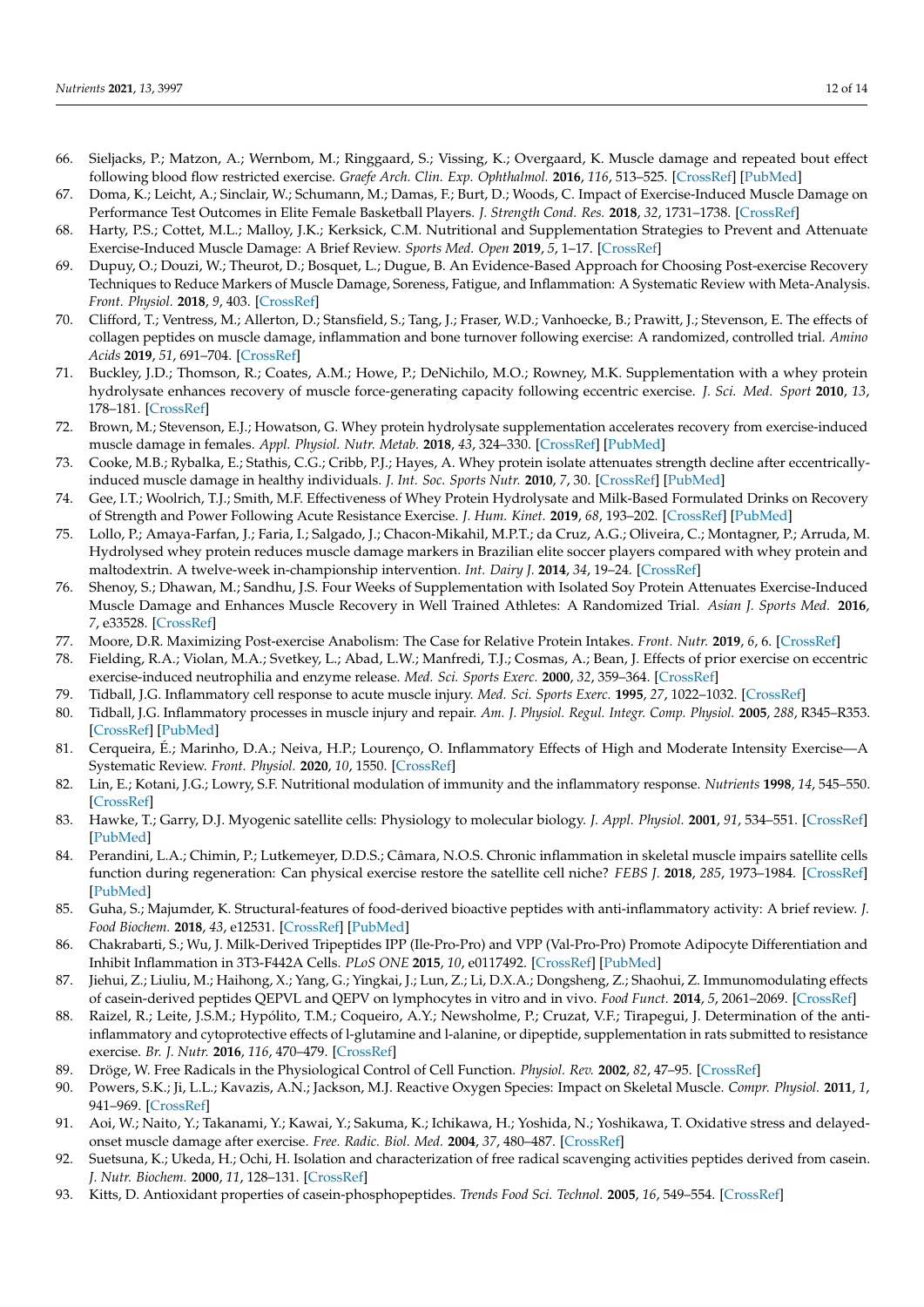- <span id="page-12-0"></span>94. Power, O.; Jakeman, P.; Fitzgerald, R.J. Antioxidative peptides: Enzymatic production, in vitro and in vivo antioxidant activity and potential applications of milk-derived antioxidative peptides. *Amino Acids* **2013**, *44*, 797–820. [\[CrossRef\]](http://doi.org/10.1007/s00726-012-1393-9) [\[PubMed\]](http://www.ncbi.nlm.nih.gov/pubmed/22968663)
- <span id="page-12-1"></span>95. Hernández-Ledesma, B.; Dávalos, A.; Bartolomé, A.B.; Amigo, L. Preparation of Antioxidant Enzymatic Hydrolysates from α-Lactalbumin and β-Lactoglobulin. Identification of Active Peptides by HPLC-MS/MS. *J. Agric. Food Chem.* **2005**, *53*, 588–593. [\[CrossRef\]](http://doi.org/10.1021/jf048626m)
- <span id="page-12-2"></span>96. Barzideh, Z.; Latiff, A.A.; Gan, C.-Y.; Abedin, Z.; Alias, A.K. ACE Inhibitory and Antioxidant Activities of Collagen Hydrolysates from the Ribbon Jellyfish (Chrysaora sp.). *Food Technol. Biotechnol.* **2014**, *52*, 495–504. [\[CrossRef\]](http://doi.org/10.17113/ftb.52.04.14.3641)
- <span id="page-12-3"></span>97. Park, S.Y.; Lee, J.-S.; Baek, H.-H.; Lee, H.G. Purification and characterization of antioxidant peptides from soy protein hydrolysate. *J. Food Biochem.* **2010**, *34*, 120–132. [\[CrossRef\]](http://doi.org/10.1111/j.1745-4514.2009.00313.x)
- <span id="page-12-4"></span>98. Ma, H.; Liu, R.; Zhao, Z.; Zhang, Z.; Cao, Y.; Ma, Y.; Guo, Y.; Xu, L. A Novel Peptide from Soybean Protein Isolate Significantly Enhances Resistance of the Organism under Oxidative Stress. *PLoS ONE* **2016**, *11*, e0159938. [\[CrossRef\]](http://doi.org/10.1371/journal.pone.0159938) [\[PubMed\]](http://www.ncbi.nlm.nih.gov/pubmed/27455060)
- <span id="page-12-5"></span>99. Stafylidis, S.; Arampatzis, A. Muscle—Tendon unit mechanical and morphological properties and sprint performance. *J. Sports Sci.* **2007**, *25*, 1035–1046. [\[CrossRef\]](http://doi.org/10.1080/02640410600951589)
- <span id="page-12-6"></span>100. Albracht, K.; Arampatzis, A. Exercise-induced changes in triceps surae tendon stiffness and muscle strength affect running economy in humans. *Graefe Arch. Clin. Exp. Ophthalmol.* **2013**, *113*, 1605–1615. [\[CrossRef\]](http://doi.org/10.1007/s00421-012-2585-4) [\[PubMed\]](http://www.ncbi.nlm.nih.gov/pubmed/23328797)
- <span id="page-12-7"></span>101. Lopes, A.D.; Hespanhol, L.C.; Yeung, S.S.; Costa, L.O.P. What Are the Main Running-Related Musculoskeletal Injuries? A Systematic Review. *Sports Med.* **2012**, *42*, 891–905. [\[CrossRef\]](http://doi.org/10.1007/BF03262301)
- <span id="page-12-8"></span>102. Kjaer, M. Role of Extracellular Matrix in Adaptation of Tendon and Skeletal Muscle to Mechanical Loading. *Physiol. Rev.* **2004**, *84*, 649–698. [\[CrossRef\]](http://doi.org/10.1152/physrev.00031.2003) [\[PubMed\]](http://www.ncbi.nlm.nih.gov/pubmed/15044685)
- <span id="page-12-9"></span>103. Alcock, R.D.; Shaw, G.C.; Tee, N.; Burke, L.M. Plasma Amino Acid Concentrations After the Ingestion of Dairy and Collagen Proteins, in Healthy Active Males. *Front. Nutr.* **2019**, *6*, 163. [\[CrossRef\]](http://doi.org/10.3389/fnut.2019.00163) [\[PubMed\]](http://www.ncbi.nlm.nih.gov/pubmed/31681789)
- <span id="page-12-10"></span>104. McKee, T.J.; Perlman, G.; Morris, M.; Komarova, S.V. Extracellular matrix composition of connective tissues: A systematic review and meta-analysis. *Sci. Rep.* **2019**, *9*, 10542. [\[CrossRef\]](http://doi.org/10.1038/s41598-019-46896-0) [\[PubMed\]](http://www.ncbi.nlm.nih.gov/pubmed/31332239)
- <span id="page-12-11"></span>105. Kjaer, M.; Langberg, H.; Heinemeier, K.; Bayer, M.L.; Hansen, M.; Holm, L.; Doessing, S.; Kongsgaard, M.; Krogsgaard, M.R.; Magnusson, S.P. From mechanical loading to collagen synthesis, structural changes and function in human tendon. *Scand. J. Med. Sci. Sports* **2009**, *19*, 500–510. [\[CrossRef\]](http://doi.org/10.1111/j.1600-0838.2009.00986.x) [\[PubMed\]](http://www.ncbi.nlm.nih.gov/pubmed/19706001)
- <span id="page-12-12"></span>106. Kannus, P. Structure of the tendon connective tissue. *Scand. J. Med. Sci. Sports* **2000**, *10*, 312–320. [\[CrossRef\]](http://doi.org/10.1034/j.1600-0838.2000.010006312.x)
- <span id="page-12-13"></span>107. Galloway, M.T.; Lalley, A.L.; Shearn, J.T. The Role of Mechanical Loading in Tendon Development, Maintenance, Injury, and Repair. *J. Bone Jt. Surg. Am.* **2013**, *95*, 1620–1628. [\[CrossRef\]](http://doi.org/10.2106/JBJS.L.01004)
- <span id="page-12-14"></span>108. Minaguchi, J.; Koyama, Y.-I.; Meguri, N.; Hosaka, Y.; Ueda, H.; Kusubata, M.; Hirota, A.; Irie, S.; Mafune, N.; Takehana, K. Effects of Ingestion of Collagen Peptide on Collagen Fibrils and Glycosaminoglycans in Achilles Tendon. *J. Nutr. Sci. Vitaminol.* **2005**, *51*, 169–174. [\[CrossRef\]](http://doi.org/10.3177/jnsv.51.169)
- <span id="page-12-15"></span>109. Yin, M.; Rusyn, I.; Schoonhoven, R.; Graves, L.M.; Rusyn, E.V.; Li, X.; Li, F.; Cox, A.D.; Harding, T.W.; Bunzendahl, H.; et al. Inhibition of chronic rejection of aortic allografts by dietary glycine. *Transplantation* **2000**, *69*, 773–781. [\[CrossRef\]](http://doi.org/10.1097/00007890-200003150-00017)
- <span id="page-12-16"></span>110. Yin, M.; Ikejima, K.E.; Arteel, G.; Seabra, V.; Bradford, B.U.; Kono, H.; Rusyn, I.; Thurman, R.G. Glycine accelerates recovery from alcohol-induced liver injury. *J. Pharmacol. Exp. Ther.* **1998**, *286*, 1014–1019.
- <span id="page-12-17"></span>111. Nonaka, I.; Katsuda, S.-I.; Ohmori, T.; Shigehisa, T.; Nakagami, T.; Maruyama, S. In Vitro and in Vivo Anti-platelet Effects of Enzymatic Hydrolysates of Collagen and Collagen-related Peptides. *Biosci. Biotechnol. Biochem.* **1997**, *61*, 772–775. [\[CrossRef\]](http://doi.org/10.1271/bbb.61.772)
- <span id="page-12-18"></span>112. Shaw, G.; Lee-Barthel, A.; Ross, M.L.; Wang, B.; Baar, K. Vitamin C–enriched gelatin supplementation before intermittent activity augments collagen synthesis. *Am. J. Clin. Nutr.* **2016**, *105*, 136–143. [\[CrossRef\]](http://doi.org/10.3945/ajcn.116.138594) [\[PubMed\]](http://www.ncbi.nlm.nih.gov/pubmed/27852613)
- <span id="page-12-19"></span>113. Schunck, M.; Oesser, S. Specific collagen peptides benefit the biosynthesis of matrix molecules of tendons and ligaments. *J. Int. Soc. Sports Nutr.* **2013**, *10*, P23. [\[CrossRef\]](http://doi.org/10.1186/1550-2783-10-S1-P23)
- <span id="page-12-20"></span>114. Barbosa, A.W.C.; Benevides, G.P.; Alferes, L.M.T.; Salomão, E.M.; Gomes-Marcondes, M.C.C.; Gomes, L. A leucine-rich diet and exercise affect the biomechanical characteristics of the digital flexor tendon in rats after nutritional recovery. *Amino Acids* **2010**, *42*, 329–336. [\[CrossRef\]](http://doi.org/10.1007/s00726-010-0810-1) [\[PubMed\]](http://www.ncbi.nlm.nih.gov/pubmed/21107621)
- <span id="page-12-21"></span>115. Farup, J.; Rahbek, S.K.; Vendelbo, M.H.; Matzon, A.; Hindhede, J.; Bejder, A.; Ringgard, S.; Vissing, K. Whey protein hydrolysate augments tendon and muscle hypertrophy independent of resistance exercise contraction mode. *Scand. J. Med. Sci. Sports* **2013**, *24*, 788–798. [\[CrossRef\]](http://doi.org/10.1111/sms.12083) [\[PubMed\]](http://www.ncbi.nlm.nih.gov/pubmed/23647357)
- <span id="page-12-22"></span>116. Praet, S.F.; Purdam, C.R.; Welvaert, M.; Vlahovich, N.; Lovell, G.; Burke, L.M.; Gaida, J.E.; Manzanero, S.; Hughes, D.; Waddington, G. Oral Supplementation of Specific Collagen Peptides Combined with Calf-Strengthening Exercises Enhances Function and Reduces Pain in Achilles Tendinopathy Patients. *Nutrients* **2019**, *11*, 76. [\[CrossRef\]](http://doi.org/10.3390/nu11010076) [\[PubMed\]](http://www.ncbi.nlm.nih.gov/pubmed/30609761)
- <span id="page-12-23"></span>117. Vieira, C.P.; De Oliveira, L.P.; Guerra, F.D.R.; Almeida, M.D.S.D.; Marcondes, M.C.C.G.; Pimentel, E.R. Glycine Improves Biochemical and Biomechanical Properties Following Inflammation of the Achilles Tendon. *Anat. Rec. Adv. Integr. Anat. Evol. Biol.* **2015**, *298*, 538–545. [\[CrossRef\]](http://doi.org/10.1002/ar.23041) [\[PubMed\]](http://www.ncbi.nlm.nih.gov/pubmed/25156668)
- <span id="page-12-24"></span>118. Notarnicola, A.; Pesce, V.; Vicenti, G.; Tafuri, S.; Forcignanò, M.; Moretti, B. SWAAT Study: Extracorporeal Shock Wave Therapy and Arginine Supplementation and Other Nutraceuticals for Insertional Achilles Tendinopathy. *Adv. Ther.* **2012**, *29*, 799–814. [\[CrossRef\]](http://doi.org/10.1007/s12325-012-0046-4)
- <span id="page-12-25"></span>119. Baar, K. Stress Relaxation and Targeted Nutrition to Treat Patellar Tendinopathy. *Int. J. Sport Nutr. Exerc. Metab.* **2019**, *4*, 1–5. [\[CrossRef\]](http://doi.org/10.1123/ijsnem.2018-0231) [\[PubMed\]](http://www.ncbi.nlm.nih.gov/pubmed/30299199)